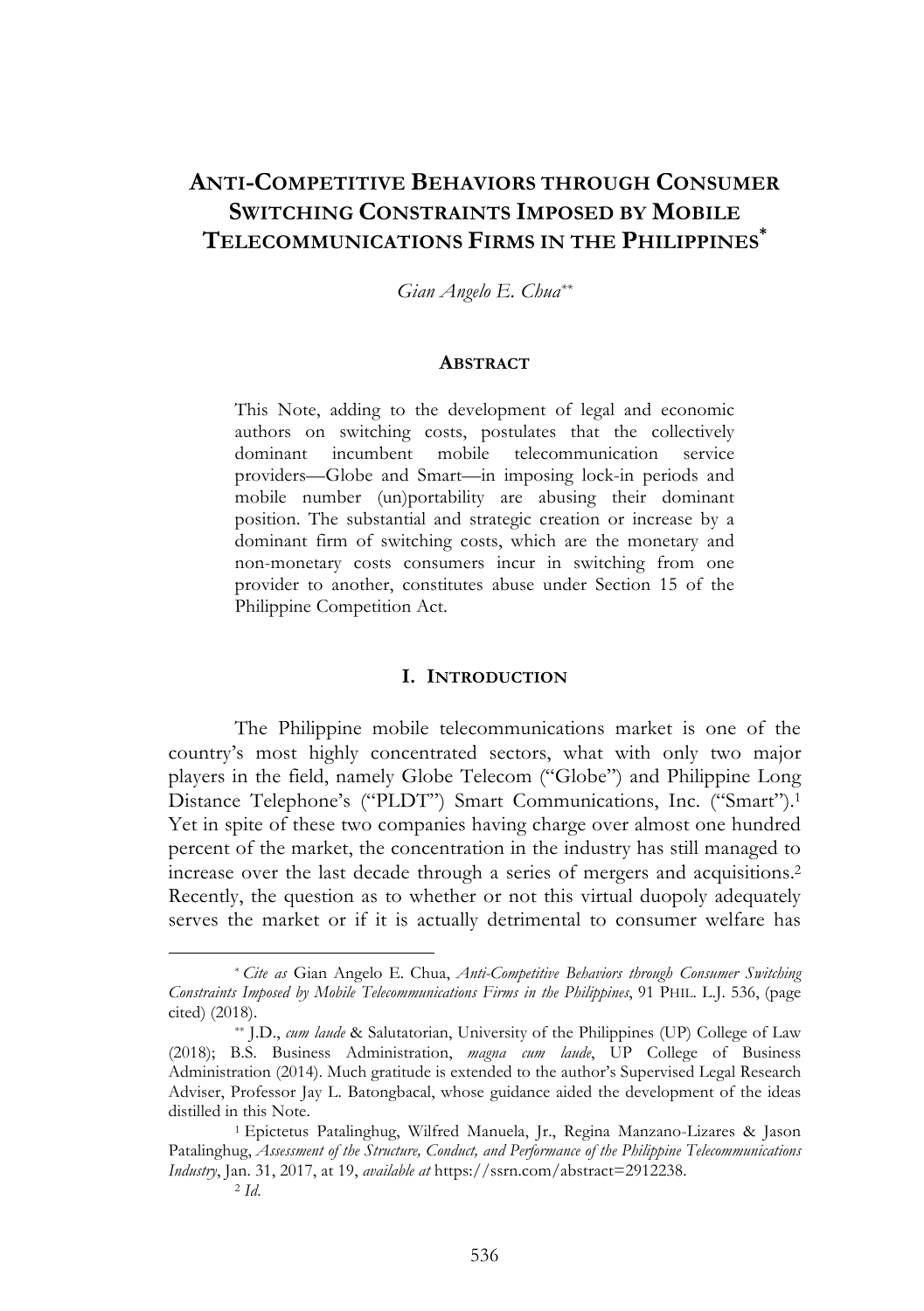537 PHILIPPINE LAW JOURNAL [VOL. 91

been in the spotlight. <sup>3</sup> This is especially so considering that various comparison studies have consistently shown the Philippines ranking low in terms of average page load time for mobiles and average cellular mobile data speed, to name a few.4 Over the years, there have been, and still are, attempts to introduce a third player in the market, but these attempts have yet to come into fruition.

With only Globe and Smart having significant influence in the telecommunications industry, coupled with the high barriers set to prevent the introduction of new competitors, these incumbents have attained a status that ultimately enables them to engage in strategic non-cooperative actions, i.e. "schemes."5 This research examines one of these schemes— "consumer lock-in"—where, through clever marketing and operational strategies, these incumbents effectively capture consumers despite offering subpar services. Particularly, this research examines the legality of two policies used by the incumbents to achieve consumer lock-in: (a) *contractual lock-in* and (b) *mobile number (un)portability*. This research concludes that Globe and Smart, by imposing these policies, are substantially and strategically increasing the "switching costs" of consumers. Being collectively dominant, Globe and Smart are, in effect, violating Section 15 of Republic Act No. 10667 or the Philippine Competition Act ("PCA"), which prohibits abuse of dominant position.

This Note is divided into four parts: Part I frames the problem and the suggested solution by giving a brief background of the PCA, its provision on abuse of dominance, and its similarities with the competition laws in the United States (US) and in the European Union (EU). Part II presents a general overview of switching costs, namely its definition, types, categories, and effects on price and competition. Part III examines how the concept of switching costs relates to antitrust enforcement, and presents concrete examples thereof through illustrative US and EU jurisprudence. This part also identifies salient provisions in the PCA and its Implementing Rules ("Rules") which show that the PCA explicitly considers switching costs in the framework of analysis for enforcing its prohibition on abuse of dominance. Lastly, Part IVstudies the invalidity of contractual lock-in and mobile number (un)portability by applying Section 15 of the PCA vis-à-vis switching costs.

<sup>3</sup> Miguel Camus, *Keeping a Promise to End Telco Duopoly*, PHIL. DAILY INQ., Jan. 29, 2018, *available at* http://business.inquirer.net/244941/keeping-promise-end-telco-duopoly.

<sup>4</sup> Patalinghug et al., *supra* note 1, at 48.

<sup>5</sup> *Id*. at 29.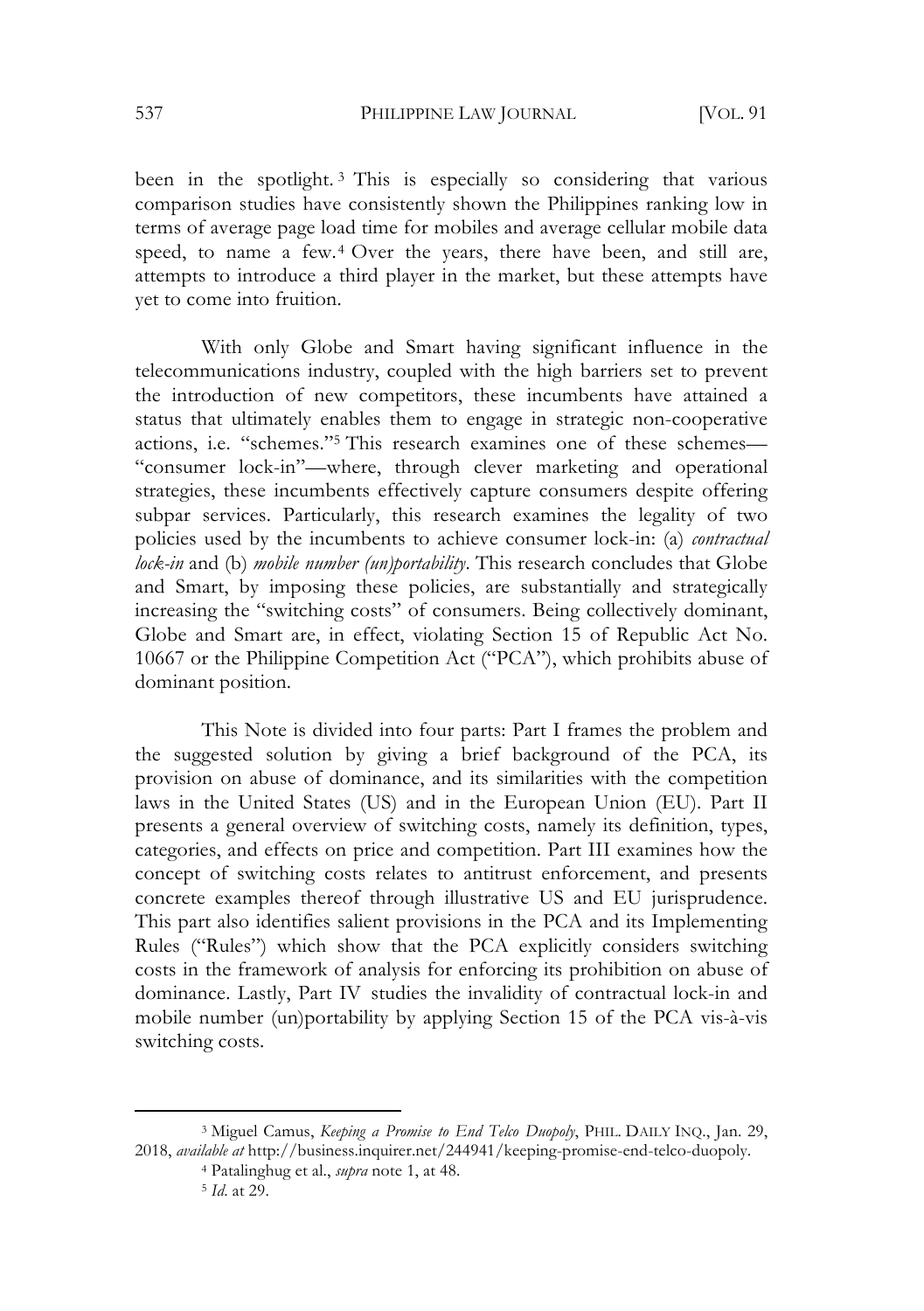### **II. ANTITRUST ENFORCEMENT AS A SOLUTION**

# **A. The Problem: Contractual Lock-In and Mobile Number (Un)portability**

Because a consumer has virtually only the services of Globe or Smart to choose from, one might expect that, at the very least, consumers would be free to switch from one service provider to another. This, however, is not the case. Instead, Globe and Smart have utilized the lack of competition by locking subscribers in through varying schemes that have been a common source of frustration for many of their consumers. Even if subscribers are grossly unsatisfied with the services delivered by their chosen provider, they would inevitably find themselves unable to terminate their contract with said provider because of either, any, or all of their prevalent schemes, which include contractual lock-in and mobile number (un)portability, among others.

*Contractual lock-in* involves an agreement between the subscriber and the provider whereby the subscriber agrees to the imposition by the provider of lock-in periods, which range from six months to as long as two years. Globe's SIM-only ThePLAN PLUS and ThePLATINUM Plan, for example, impose a lock-in period of six months.6 Meanwhile, Smart's GigaX Plan7 and All-In Plan <sup>8</sup> impose a 24-month lock-in period, as does Globe's ThePLAN PLUS and ThePLATINUM Plan variants inclusive of a device.<sup>9</sup> Under whatever plan the subscriber opts for, he is not at liberty to cut his service during its term without the imposition of a pre-termination fee (or early termination fee) that can cost as much as six monthly payments in total or even more.10

Another reason consumers are prevented from switching providers is the incompatibility of their mobile numbers with those of other providers. This is in direct opposition to the concept of Mobile Number Portability

<sup>6</sup> *Id*.

<sup>7</sup> GigaX Plan, *available at* https://smart.com.ph/Postpaid/plans/gigax (last accessed Dec. 14, 2018).

<sup>8</sup> All-in Plan, *available at* https://smart.com.ph/Postpaid/plans/all-in-plan (last accessed Dec. 14, 2018).

<sup>9</sup> Globe Postpaid Plans, *available at* https://shop.globe.com.ph/postpaid-plans (last accessed Dec. 14, 2018).

<sup>10</sup> Rigoberto Tiglao, *Smart and Globe's Schemes to Maintain Their Duopoly and Prevent a Free Market*, MANILA TIMES, July 8, 2016, *available at* http://www.manilatimes.net/smartand-globes-schemes-to-maintain-their-duopoly-and-prevent-a-free-market/272404.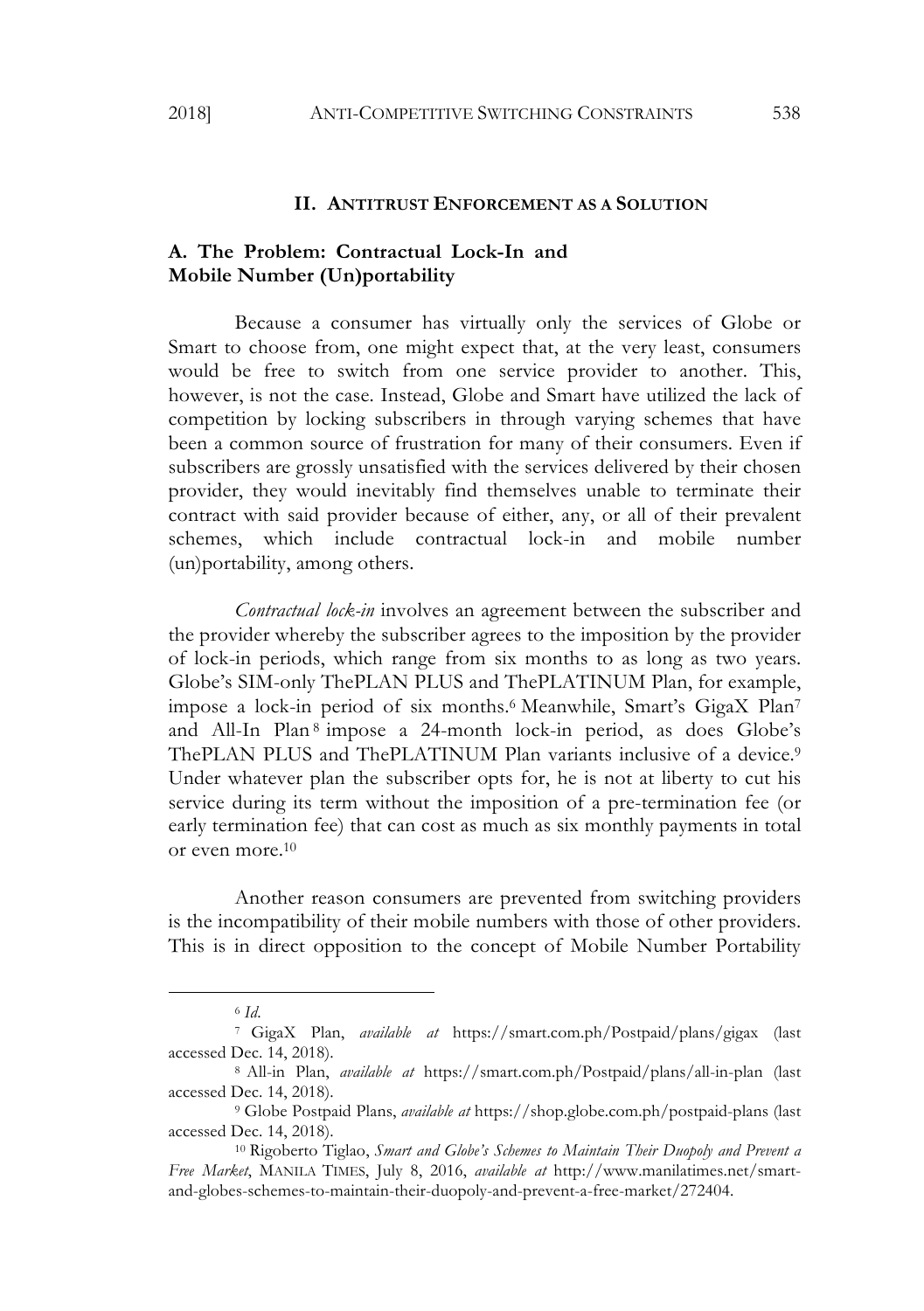("MNP"), which allows subscribers to switch from one service provider to another without the inconvenience of having to change mobile numbers.<sup>11</sup> MNP has been adopted through legislation by many countries around the world including Singapore, Hong Kong, South Korea, Taiwan, and Vietnam.12 Although there have been several attempts in previous years by the National Telecommunications Commission to prescribe MNP within the Philippines, Globe and Smart, to the detriment of their consumers, have always opposed such attempts.13 For convenience, the absence of MNP will be called *Mobile Number (Un)portability*.

### **B. The Solution: Antitrust Enforcement**

Although the above problems are resolvable via legislation, a more efficient approach would be the enforcement of antitrust provisions under the relatively new PCA. As will be discussed in the latter parts of this Note, the imposition of contractual lock-in and mobile number (un)portability in the context of "switching costs" results in an abuse of dominance by Globe and Smart that is violative of the PCA.

### **C. A Brief Background of Antitrust Law in the Philippines**

Republic Act No. 10667, otherwise known as the Philippine Competition Act, is the primary law for promoting and protecting fair market competition in the Philippines. Before its signing into law on July 21, 2015 and its effectivity on August 8, 2015,14 Philippine competition policy was scattered among the Constitution and about thirty different laws or regulations such as the Revised Penal Code, the Consumer Act, and other sector-specific regulations, most of which are both outdated and rarely enforced.15 For about two decades prior to the enactment of the PCA, there were many attempts to pass a comprehensive competition bill, all of which

<sup>11</sup> Mengze Shi, Jeongwen Chiang & Byong-Duk Rhee, *Price Competition with Reduced Consumer Switching Costs: The Case of "Wireless Number Portability" in the Cellular Phone Industry*, 52 MANAGEMENT SCIENCE 27 (2006). 12 Lorna Pataho-Kapunan, *Mobile Number Portability,* BUSINESS MIRROR*,* Apr. 29,

<sup>2018,</sup> *available at* https://businessmirror.com.ph/mobile-number-portability.

<sup>13</sup> Pierre Tito Galla, *Mobile Number Portability – What It Means For PH*, NEWSBYTES, Feb. 26, 2018, *available at* http://newsbytes.ph/2018/02/26/opinion-mobile-numberportability-what-it-means-for-ph.

<sup>14</sup> Phil. Competition Comm'n, *The Philippine Competition Act: A Primer*, PHILIPPINE COMPETITION COMMISSION WEBSITE, *available at* http://phcc.gov.ph/philippinecompetition-act-primer (last accessed Dec. 14, 2018).

<sup>15</sup> Erlinda M. Medalla, *Understanding the New Philippine Competition Act*, Phil. Inst. for Dev. Stud. Discussion Paper Series No. 2017-4 (2017), at 2.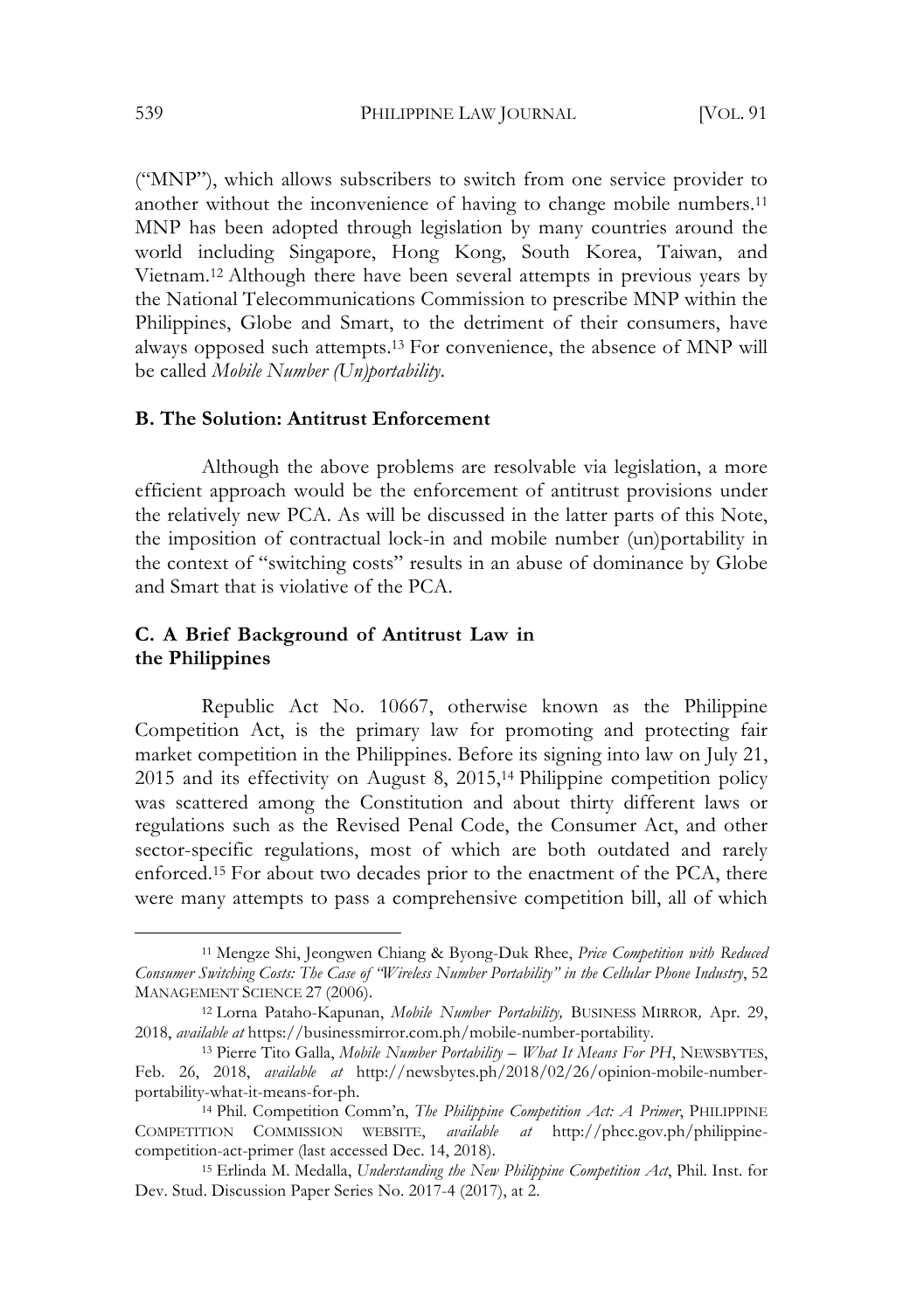failed to prosper.16 Considering this, the eventual passing of the PCA was a long-awaited and much needed reform, especially in light of the rapid developments in technology and global trade that have not only created new business models, but have also intensified international production sharing and interlinked supply chains.17 Thus, the PCA is considered by many as breakthrough or milestone legislation.18

The PCA has three key prohibitions as regards antitrust enforcement: (a) the prohibition on anti-competitive agreements, (b) the prohibition on abuse of dominant position, and (c) the prohibition on anticompetitive mergers and acquisitions. It is the second prohibition that is relevant to this analysis.

# **D. The Concept of Abuse of Dominance in the Philippines, US, and EU**

The prohibition on abuse of dominant position is enshrined in Section 15 of the PCA, which states:

> It shall be prohibited for one or more entities to abuse their dominant position by engaging in conduct that would substantially prevent, restrict or lessen competition.

The section then lists particular acts that constitute abuse, including: (a) imposing barriers to entry or committing acts that prevent competitors from growing within the market in an anti-competitive manner;19 (b) making a transaction subject to acceptance by the other parties of other obligations which, by their nature or according to commercial usage, have no connection with the transaction;20 and (c) making the supply of particular goods or services dependent upon the purchase of other goods or services from the supplier which have no direct connection with the main goods or services to be supplied.<sup>21</sup>

It is deducible from the provision that in order for there to be abuse of dominant position, two essential elements must be met: *first*, dominance, and *second*, abuse. To be clear, Section 15 does not prohibit being dominant

<sup>16</sup> *Id*. at 1.

<sup>17</sup> *Id*.

<sup>18</sup> *Id*.

<sup>19</sup> Rep. Act No. 10667 (2015) [hereinafter "PCA"], § 15(b). The Philippine Competition Act.

 $20 \, \text{S}$  15(c).

 $21 \& 15(f)$ .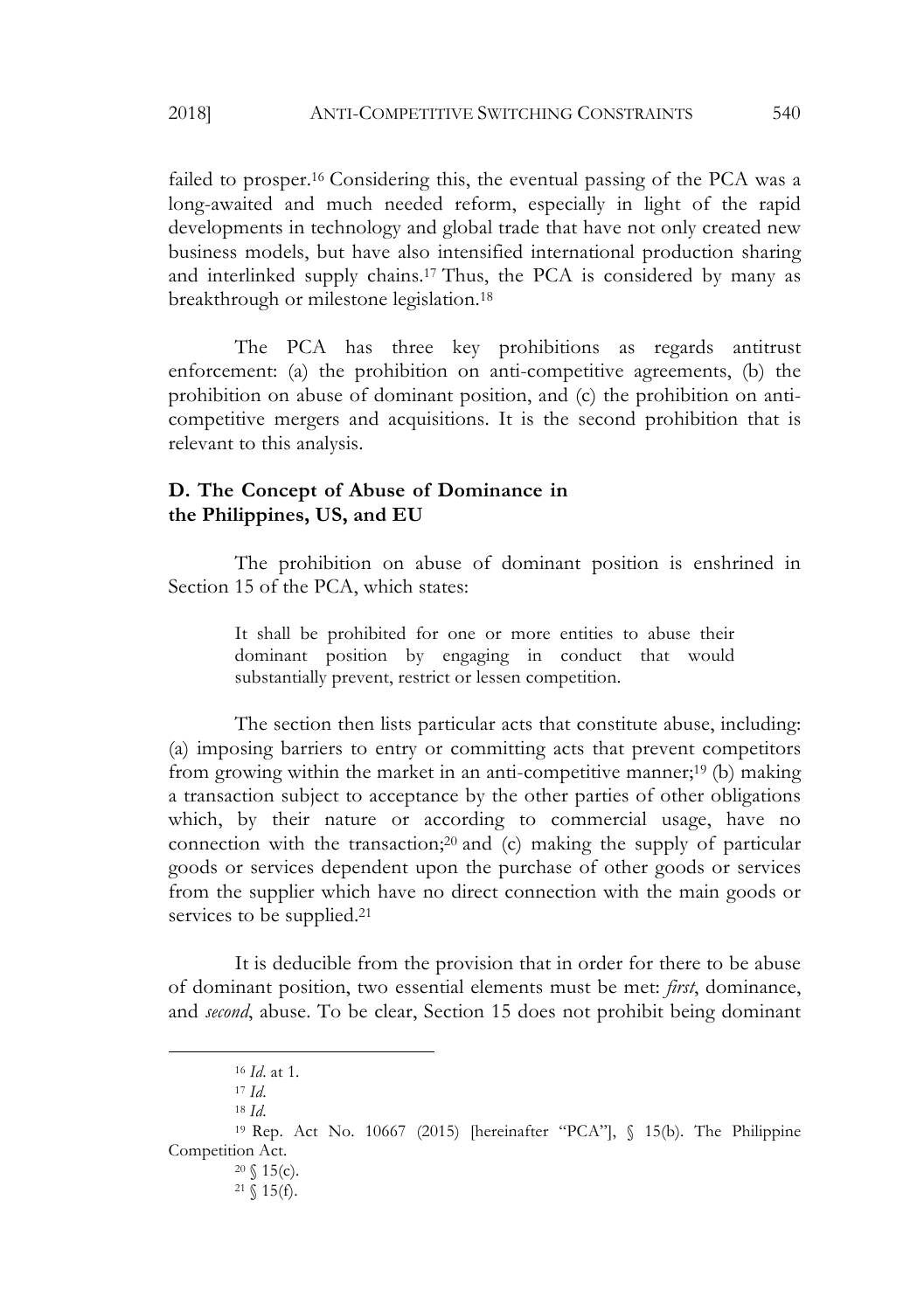541 PHILIPPINE LAW JOURNAL [VOL. 91

in the market *per se*. Instead, what the provision prohibits is the acquisition, maintenance, and increase of market share by substantially preventing, restricting, or lessening competition. Undoubtedly, there is wisdom in this proposition in that it is not unusual for a single company to become dominant in a certain industry. In other words, more often than not, there will most likely be a market leader in each particular industry.

In the US, abuse of dominance is encompassed by the term "monopolization." Monopolization is prohibited by Section 2 of the Sherman Act, which provides*:* 

> Every person who shall monopolize, or attempt to monopolize, or combine or conspire with any other person or persons, to monopolize any part of the trade or commerce among the several States, or with foreign nations, shall be deemed guilty of a felony, and, on conviction thereof, shall be punished by fine not exceeding USD 100,000,000 if a corporation, or, if any other person, USD 1,000,000, or by imprisonment not exceeding 10 years, or by both said punishments, in the discretion of the court.

In its entirety, this provision can be broken down into two facets: *first*, monopoly power, and *second*, the willful acquisition or maintenance of that power as distinguished from growth or development as a consequence of a superior product, business acumen, or historic accident.22

In the EU, on the other hand, abuse of dominant position is prohibited by Article 102 of the Treaty on the Functioning of the European Union ("TFEU"). The article states:

> Any abuse by one or more undertakings of a dominant position within the internal market or in a substantial part of it shall be prohibited as incompatible with the internal market in so far as it may affect trade between Member States.

Similar to the PCA, the article also lists acts that constitute forms of abuse, such as: (a) directly or indirectly imposing unfair purchase or selling prices or other unfair trading conditions; (b) limiting production, markets or technical development to the prejudice of consumers; (c) applying dissimilar conditions to equivalent transactions with other trading parties, thereby placing them at a competitive disadvantage; and (d) making the conclusion of contracts subject to acceptance by the other parties of supplementary obligations which, by their nature or according to commercial usage, have

<sup>22</sup> United States v. Grinnell Corp., 384 U.S. 563, 570-71 (1966).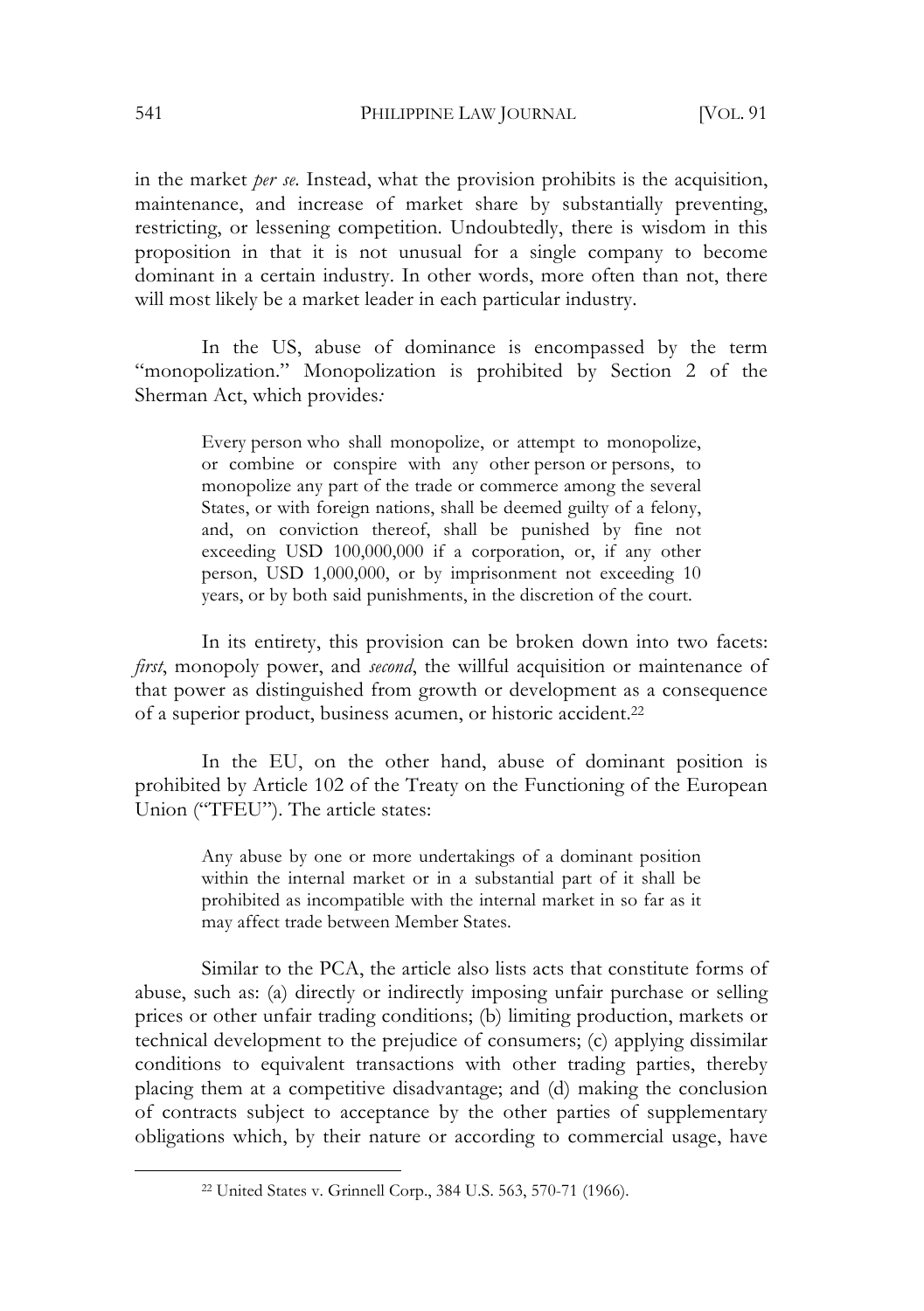$\overline{a}$ 

no connection with the subject of such contracts. Similar as well to its counterpart PCA provision, the two essential elements are dominance and abuse.23

Between Section 2 of the Sherman Act and Article 102 of the TFEU, the PCA is more akin to the latter. As can be gleaned from the aforementioned provisions, Section 15 of the PCA, like Article 102 of the TFEU, lists and describes acts that may constitute abuse. Table 1 below provides a facial comparison of the abuse of dominance provisions in US, EU and Philippine laws. Notably, the acts listed in Article 15 of the PCA not only encompass those listed in the TFEU, but in fact add to them.

<sup>23</sup> *Antitrust Procedures in Abuse of Dominance* (July 2013), *available at* http://ec.europa.eu/competition/antitrust/procedures\_102\_en.html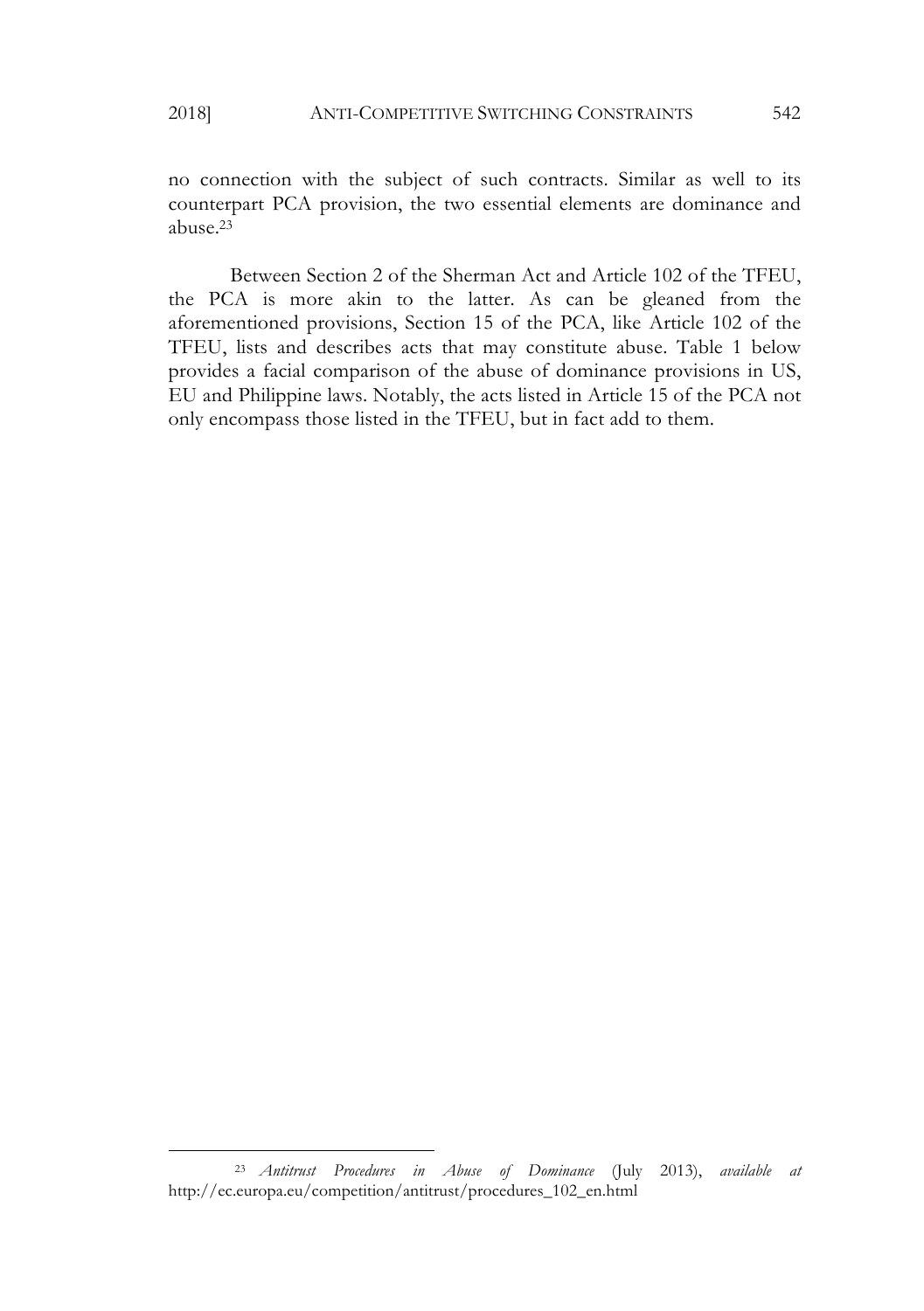| Section 2 of the<br><b>Sherman Act</b><br>(US)                                                              | Article 102 of the TFEU<br>(EU)                                                                                                                                     | Section 15 of the PCA<br>(Philippines)                                                                                                                                                                                                                                             |
|-------------------------------------------------------------------------------------------------------------|---------------------------------------------------------------------------------------------------------------------------------------------------------------------|------------------------------------------------------------------------------------------------------------------------------------------------------------------------------------------------------------------------------------------------------------------------------------|
| Every person who<br>shall monopolize,<br>or attempt to<br>monopolize, or<br>combine or<br>conspire with any | Any abuse by one or more<br>undertakings of a<br>dominant position within<br>the internal market or in a<br>substantial part of it shall<br>be prohibited as        | It shall be prohibited for one or more<br>entities to abuse their dominant<br>position by engaging in conduct that<br>would substantially prevent, restrict or<br>lessen competition:                                                                                              |
| other person or<br>persons, to<br>monopolize any<br>part of the trade or<br>commerce among                  | incompatible with the<br>internal market in so far as<br>it may affect trade<br>between Member States.                                                              | (a) Selling goods or services below cost<br>with the object of driving competition<br>out of the relevant market: Provided,<br>$\left[\ldots\right]$                                                                                                                               |
| the several States,<br>or with foreign<br>nations, shall be<br>deemed guilty of a                           | Such abuse may, in<br>particular, consist in:<br>(a) directly or indirectly                                                                                         | (d) Setting prices or other terms or<br>conditions that discriminate<br>unreasonably between customers or<br>sellers of the same goods or services,                                                                                                                                |
| felony $[]$                                                                                                 | imposing unfair purchase<br>or selling prices or other<br>unfair trading conditions;                                                                                | where such customers or sellers are<br>contemporaneously trading on similar<br>terms and conditions, where the effect<br>may be to lessen competition                                                                                                                              |
|                                                                                                             | (b) limiting production,<br>markets or technical                                                                                                                    | substantially: Provided, []                                                                                                                                                                                                                                                        |
|                                                                                                             | development to the<br>prejudice of consumers;                                                                                                                       | (e) Imposing restrictions on the lease<br>or contract for sale or trade of goods<br>or services concerning where, to                                                                                                                                                               |
|                                                                                                             | (c) applying dissimilar<br>conditions to equivalent<br>transactions with other<br>trading parties, thereby<br>placing them at a<br>competitive disadvantage;        | whom, or in what forms goods or<br>services may be sold or traded, such as<br>fixing prices, giving preferential<br>discounts or rebate upon such price,<br>or imposing conditions not to deal<br>with competing entities, where the<br>object or effect of the restrictions is to |
|                                                                                                             | (d) making the conclusion<br>of contracts subject to<br>acceptance by the other                                                                                     | prevent, restrict or lessen competition<br>substantially: Provided, []                                                                                                                                                                                                             |
|                                                                                                             | parties of supplementary<br>obligations which, by their<br>nature or according to<br>commercial usage, have<br>no connection with the<br>subject of such contracts. | (i) Limiting production, markets or<br>technical development to the prejudice<br>of consumers, provided []                                                                                                                                                                         |

**TABLE 1**. Abuse of dominant position in the US, EU, and the Philippines.

In any case, when switching costs come into play, the fact that Section 15 of the PCA is more similar to Article 102 of the TFEU becomes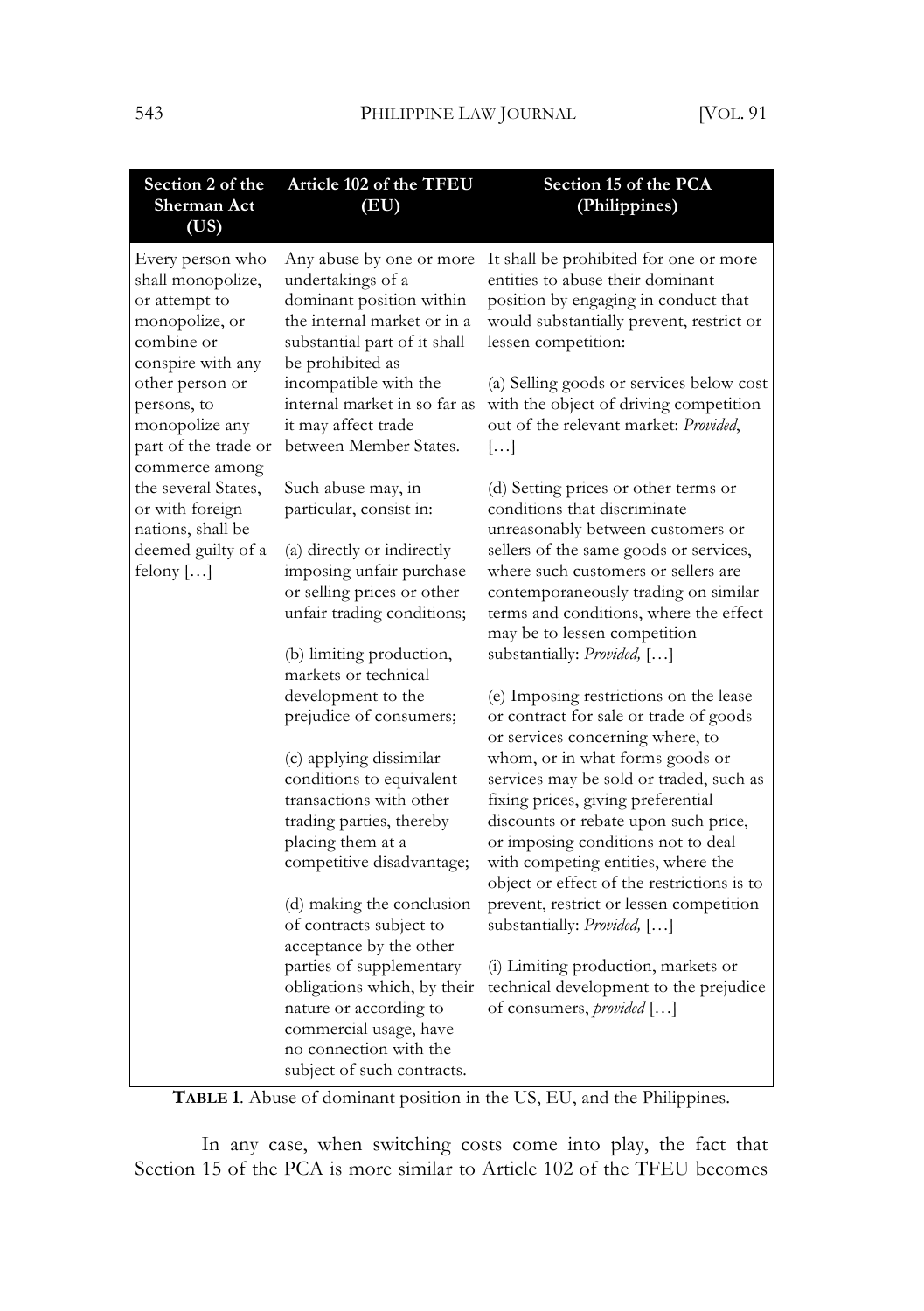irrelevant. As will be discussed later in Part III, in monopolization or abuse of dominance, both US and EU jurisprudence would show that switching costs indeed play a key role. Particularly, the existence of switching costs, when substantial and strategically created or increased, ultimately supports a finding of the elements of dominance and abuse. Since the same elements are required under Section 15 of the PCA, it would come naturally, therefore, that the effects of switching costs in antitrust enforcement in the Philippines would be the same as that in the US or in the EU. The PCA neither adds to, nor subtracts from, what the Sherman Act or the TFEU requires.

#### **III. A GENERAL OVERVIEW OF SWITCHING COSTS**

#### **A. Definition and Source of Switching Costs**

In order to fully understand the role of switching costs in antitrust enforcement, a discussion on what exactly switching costs are is necessary. Klemperer defines switching costs as the costs consumers face in switching from a product or service to one of its substitutes.24 According to Yosifon, switching costs are the costs arising from an initial act of consumption of a product or service with sunk costs advantages that make switching to otherwise preferable products or services too costly or difficult.25 Bjorkroth defines switching costs as the direct monetary and non-monetary costs for a consumer to switch to an alternative supplier of a good or service.26 Le consolidates the common point of the multiple definitions of switching costs by stating that they indicate "stickiness in consumer choice."27

Switching costs begin to exist even before the purchase of a product or a service. In other words, they are actually already present prior to the moment the consumer makes the purchase decision itself. <sup>28</sup> In general, switching costs arise as a result of the desire of a consumer for harmony

<sup>24</sup> Paul Klemperer, *The Competitiveness of Markets with Switching Costs*, 18 RAND J. ECONOMICS 138 (1987).

<sup>25</sup> David Yosifon, *Consumer Lock-in and the Theory of the Firm*, 35 SEATTLE U. L. REV. 1429, 1450 (2012).

<sup>26</sup> Tom Bjorkroth, *Exchange of Information and Collusion - Do Consumer Switching Costs Matter*, 6 EUR. COMPETITION J. 179, 184 (2010), *citing* AJ Padilla, *Revisiting Dynamic Duopoly with Consumer Switching Costs*, 2 J. ECONOMIC THEORY 520 (1995).

<sup>27</sup> Net Le, *Microsoft Europe and Switching Costs*, 27 WORLD COMPETITION 567, 572 (2004).

<sup>28</sup> Bjorkroth, *supra* note 26, at 184.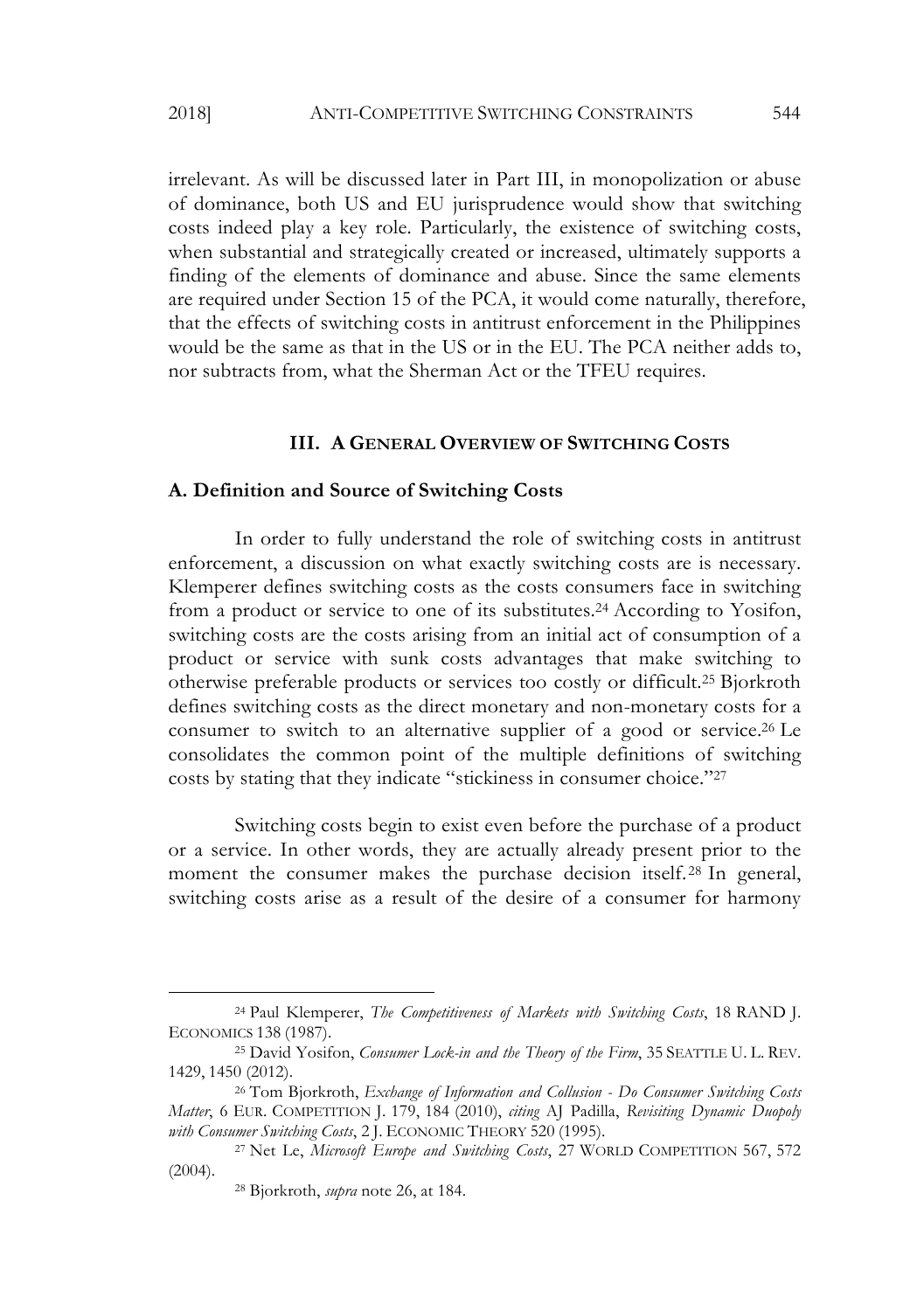between his current purchase and his previous investment.29 This previous investment may be a physical investment, an informational investment, a contractual investment, or a psychological investment,<sup>30</sup> and the kind of previous investment made by the consumer—whether one, any, or all of them—ordinarily determines the type of switching cost that would arise.

### **B. Types of Switching Costs**

Although there is no standardized categorization of switching costs,31 Klemperer classifies them into: (a) compatibility costs, (b) learning costs, (c) transaction costs, (d) uncertainty costs, (e) psychological costs, and (f) artificial or contractual costs.32

*Compatibility costs* arise when consumers purchase products or services that have consumable or replacement complements.<sup>33</sup> When there are complementary products, purchasing the original product (e.g*.* a razor, printer, pen, or camera) can lock the purchaser into buying the complementary product (e.g*.* blades, ink cartridges, refill cartridges, or lenses), or at the very least create costs for consumers who would opt to switch to a competitor.<sup>34</sup> Interconnected with compatibility costs is the concept of *network* effects,<sup>35</sup> which arise when the benefits of purchasing a product or a service increase with the number of people doing the same thing.36 This means that the adoption of a product or service by additional users is complementary; and thus, "the benefits of adoption by any single user increases as other consumers adopt."37

*Learning costs* exist when the knowledge required to use one brand is not—or at least not completely—transferable to other brands of the same product or service, despite all brands being functionally identical. <sup>38</sup> Operating systems and software are the prototypical products with high

<sup>29</sup> Paul Klemperer, *Competition When Consumers Have Switching Costs: An Overview with Applications to Industrial Organization, Macroeconomics, and International Trade*, 62 REV. ECONOMIC STUDIES 515, 517 (1995).

<sup>30</sup> Aaron Edlin & Robert Harris, *The Role of Switching Costs in Antitrust Analysis: A Comparison of Microsoft and Google*, 15 YALE J.L. & TECH. 169, 178 (2013).

<sup>31</sup> *Id*. at 178.

<sup>32</sup> Klemperer, *supra* note 29, at 517.

<sup>33</sup> Edlin & Harris, *supra* note 30, at 178.

<sup>34</sup> *Id*.

<sup>35</sup> *Id.*

<sup>36</sup> Yosifon, *supra* note 25, at 1456.

<sup>37</sup> Edlin & Harris, *supra* note 30, at 178.

<sup>38</sup> Paul Klemperer, *Markets with Consumer Switching Costs*, 102 QUARTERLY J. ECONOMICS 375 (1987).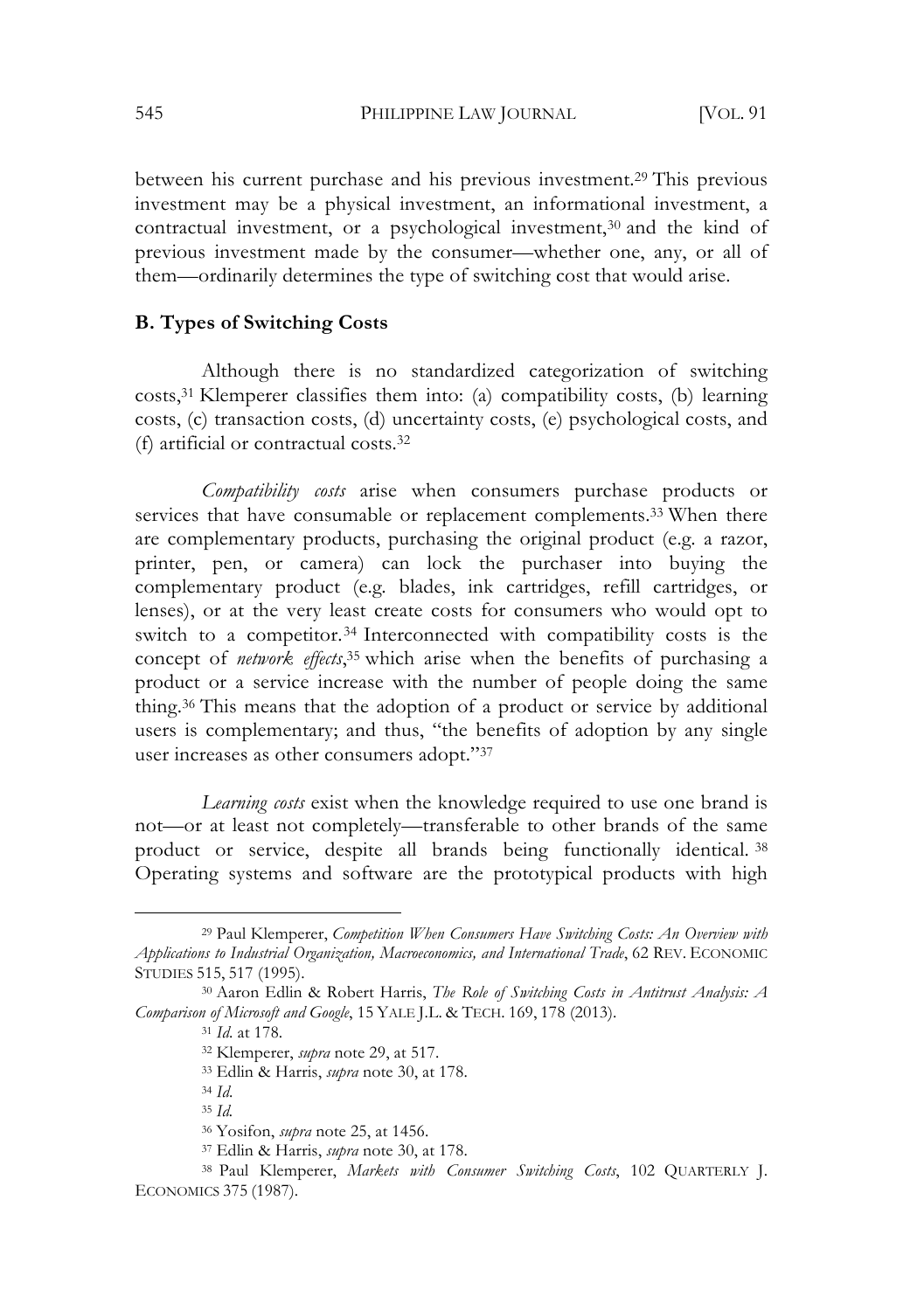2018] ANTI-COMPETITIVE SWITCHING CONSTRAINTS 546

learning costs.39 For example, if a consumer has learned how to use iOS for Apple products, such consumer may incur some learning costs when he switches to Android products. Similarly, if such consumer has invested in applications made for iOS, he may incur additional learning costs when he switches to these applications' Android counterparts. The more standardized the products or services are across the board, the lesser learning costs become.40

*Transaction costs* arise as a result of negotiating or arranging the transfer from one firm's product or service to that of a competitor. Transaction costs especially occur in services that are provided on a continuing or subscription basis.41 Klemperer cites banking as a concrete example: "Two banks may offer identical checking accounts but there are high transaction costs in closing an account with one bank and opening another with a competitor."42 An important element of transaction costs is risk,43 as there is always a probability that the actual costs of switching will exceed the predicted costs of switching as a result of internal and external factors affecting the switching process.44 Often times, it is the consumers themselves that amplify the risk of mistakes in the switching process because its occurrence is highly exasperating.45

*Uncertainty costs* represent the "differential between the experience a customer has had with the current supplier and the lack of experience with alternative suppliers."46 When a consumer purchases a product or service from one firm, he learns of its advantages and disadvantages through experience.47 For products or services that are hard to evaluate without such experience, the uncertainty costs tend to be high.<sup>48</sup> When other types of switching costs are low or inexistent, uncertainty costs are minimized: the consumer can try the product or service of one firm after that of another until he finds what he likes.49 But when other types of switching costs are high, uncertainty costs tend to amplify them.<sup>50</sup> Fortunately, the Internet has

- <sup>44</sup> *Id*. at 181.
- <sup>45</sup> *Id*.

 $\overline{a}$ 

- <sup>47</sup> *Id*.
- <sup>48</sup> *Id*.

<sup>39</sup> *See* Edlin & Harris, *supra* note 30, at 182.

<sup>40</sup> *Id*. at 182.

<sup>41</sup> *Id*. at 180.

<sup>42</sup> Klemperer, *supra* note 38, at 375.

<sup>43</sup> Edlin & Harris, *supra* note 30, at 181.

<sup>46</sup> *Id*. at 182.

<sup>49</sup> Edlin & Harris, *supra* note 30, at 182.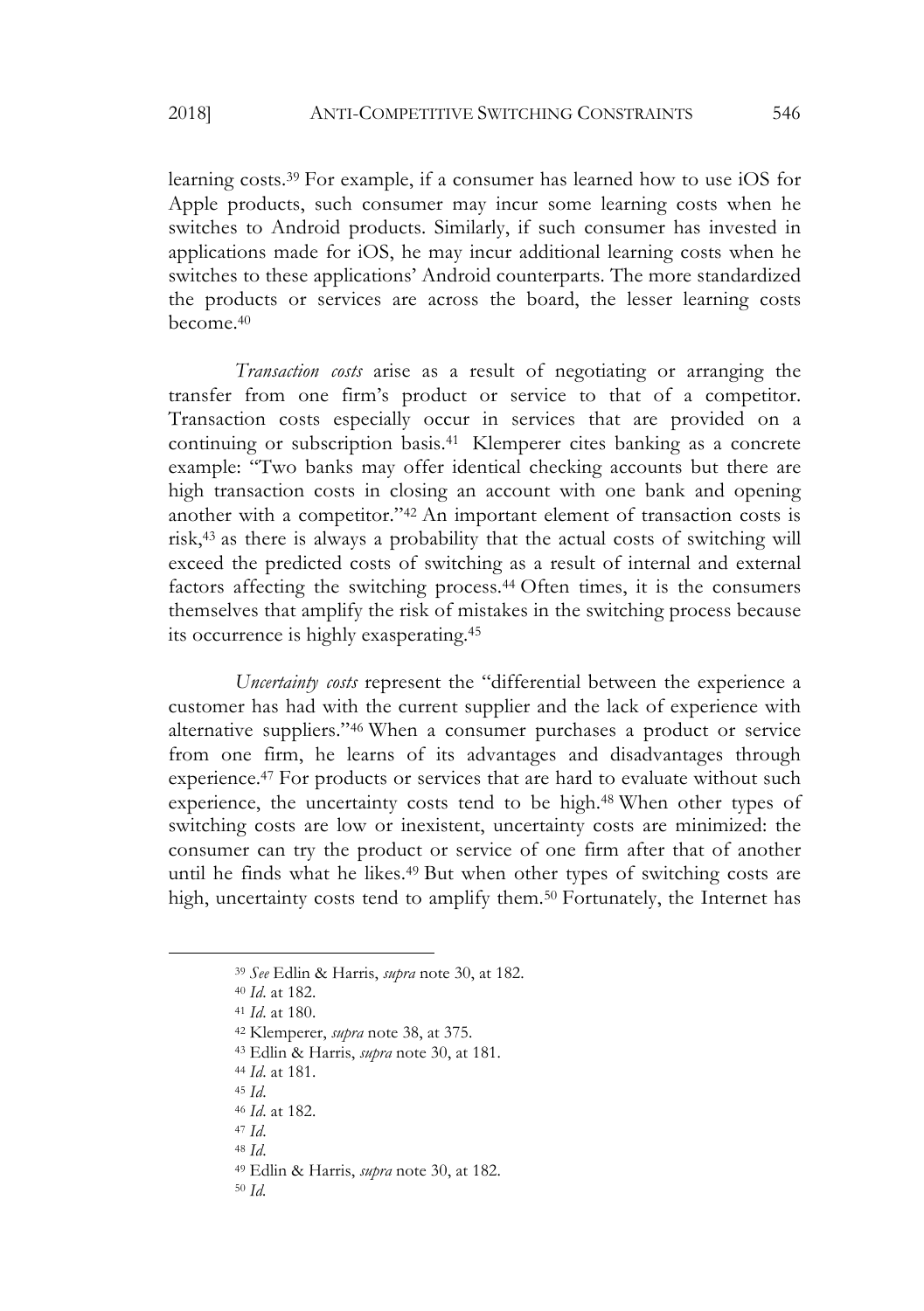547 PHILIPPINE LAW JOURNAL [VOL. 91

made it easier to reduce uncertainty costs through the sharing of experience via customer ratings and reviews.51

*Psychological costs* are also known as "non-economic brand loyalty."52 Even when there is no "clearly identifiable economic reason" for a consumer to remain with a particular brand of product or service, the consumer hesitates to switch, and he would rather change his preferences to favor his usual brand than switch to another brand that actually meets such preferences.53 For example, although iOS is less customizable than Android, an iPhone user would tend to change his preferences to favor a simple interface rather than switch to an Android phone.

*Contractual or artificial costs* are switching costs created specifically by contracts, <sup>54</sup> the device most commonly used by corporations to retain existing consumers.55 For example, airline firms offer loyalty contracts or frequent flyer programs under which consumers who consistently choose to fly with them are rewarded with certain benefits.56 Another example is how wholesalers offer discount contracts to consumers with either large purchases or large purchase commitments. <sup>57</sup> Mobile telecommunication firms offer subscription contracts through which they lock subscribers in through contract periods and pre-termination penalties.

### **C. Categories of Switching Costs**

Nilssen categorizes the types of switching costs into two groups: endogenous switching costs and exogenous switching costs.58 The basis of Nilssen's categorization is the relationship of a specific type of switching cost to the utility of the product or service.59 *Endogenous switching costs* are those that can be internalized in the utility of the product or service. They are *directly* related to the usefulness of the product or service;<sup>60</sup> included in this group are uncertainty costs and psychological costs.61 *Exogenous switching costs*, on the other hand, are those that are beyond the utility of the product

<sup>51</sup> *Id*. <sup>52</sup> Klemperer, *supra* note 29, at 518. <sup>53</sup> *Id*. <sup>54</sup> *Id*. <sup>55</sup> Edlin & Harris, *supra* note 30, at 180. <sup>56</sup> *Id*. <sup>57</sup> *Id*. <sup>58</sup> Tore Nilssen, *Two Kinds of Consumer Switching Costs*, 23 RAND J. ECONOMICS 579 (1992). <sup>59</sup> *Id.* <sup>60</sup> Le, *supra* note 27, at 573. <sup>61</sup> *Id.*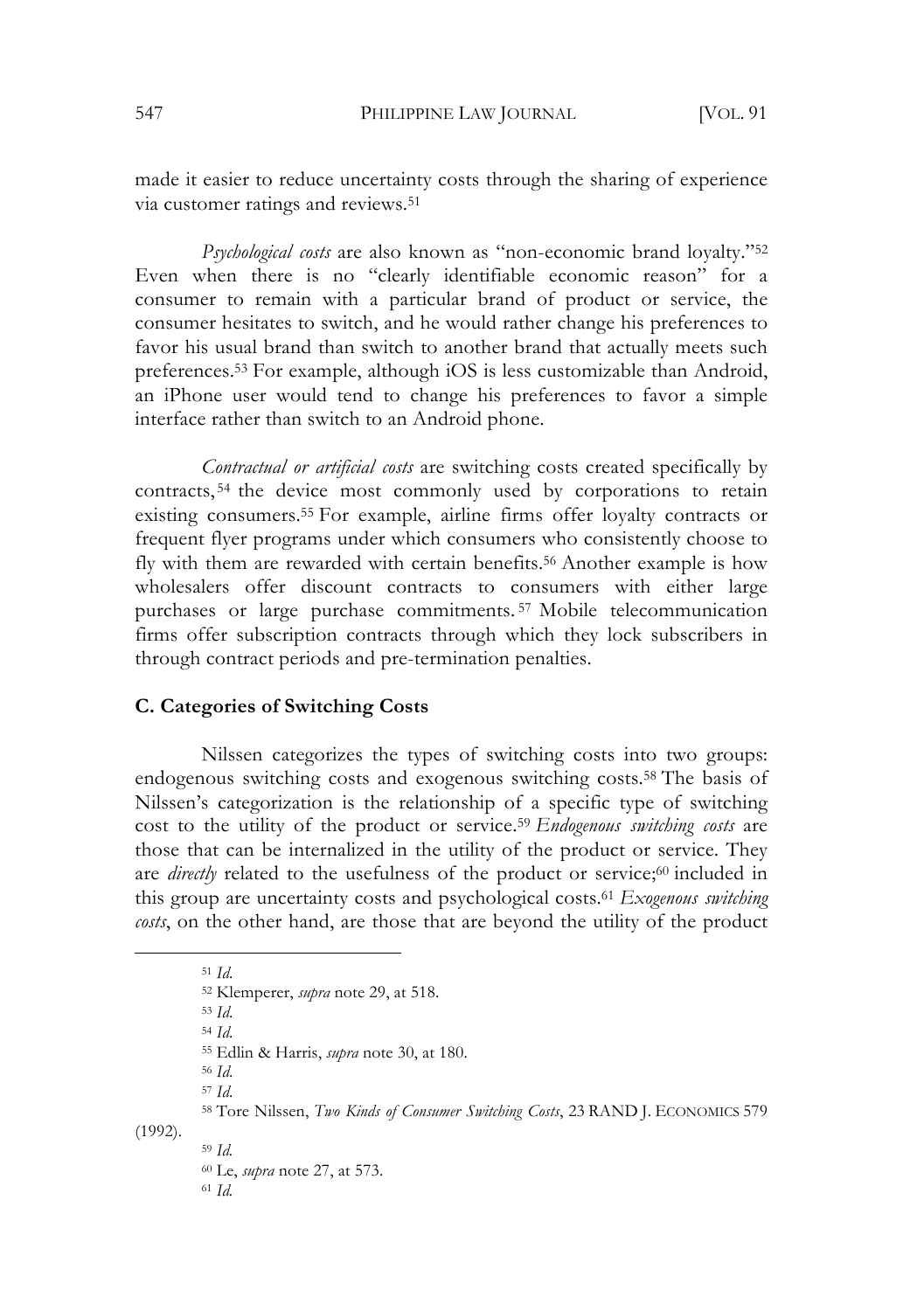or service. They are *indirectly* related to the usefulness of the product or service;<sup>62</sup> included in this group are compatibility costs, learning costs, transaction costs, and contractual costs. <sup>63</sup> These two categories are summarized in Table 2 below.

|                                                      | <b>Endogenous Switching</b><br>Costs             | <b>Exogenous Switching</b><br>Costs                                                             |
|------------------------------------------------------|--------------------------------------------------|-------------------------------------------------------------------------------------------------|
| <b>Relation to the</b><br>product/service<br>utility | Direct                                           | Indirect                                                                                        |
| Types of switching<br>costs included                 | (1) Uncertainty costs<br>(2) Psychological costs | (1) Compatibility costs<br>(2) Learning costs<br>(3) Transaction costs<br>(4) Contractual costs |

**TABLE 2**. Categories of switching costs.

### **D. Effect of Switching Costs on Competitiveness and Price**

Klemperer studies the effect of switching costs on competitiveness and price using a two-period and a multiple-period economic model. In a *two-period model*, consumers have no switching costs in the first period, but develop switching costs in the second period as a result of their first-period purchases.64 Meanwhile, firms acquire and develop market share in the first period, <sup>65</sup> and their first-period market share, in turn, determines their second-period profitability. <sup>66</sup> Klemperer finds that, ostensibly, secondperiod switching costs *lower* first-period prices. <sup>67</sup> However, upon closer examination, he concludes that the opposite is true—the effect of switching costs is *higher* prices.

The same can be said in a *multiple-period model*. In such case, firms have, in every period, two opposing incentives: on the one hand, the incentive to charge a high current price to exploit its locked-in customers, and on the other hand, the incentive to charge a current low price to attract new consumers, increase current market share, and increase future profit.68

 $\overline{a}$ 

<sup>62</sup> *Id*.

<sup>63</sup> *See* Le, *supra* note 27, at 573.

<sup>64</sup> Klemperer, *supra* note 29, at 520.

<sup>66</sup> *Id*.

<sup>67</sup> *Id*.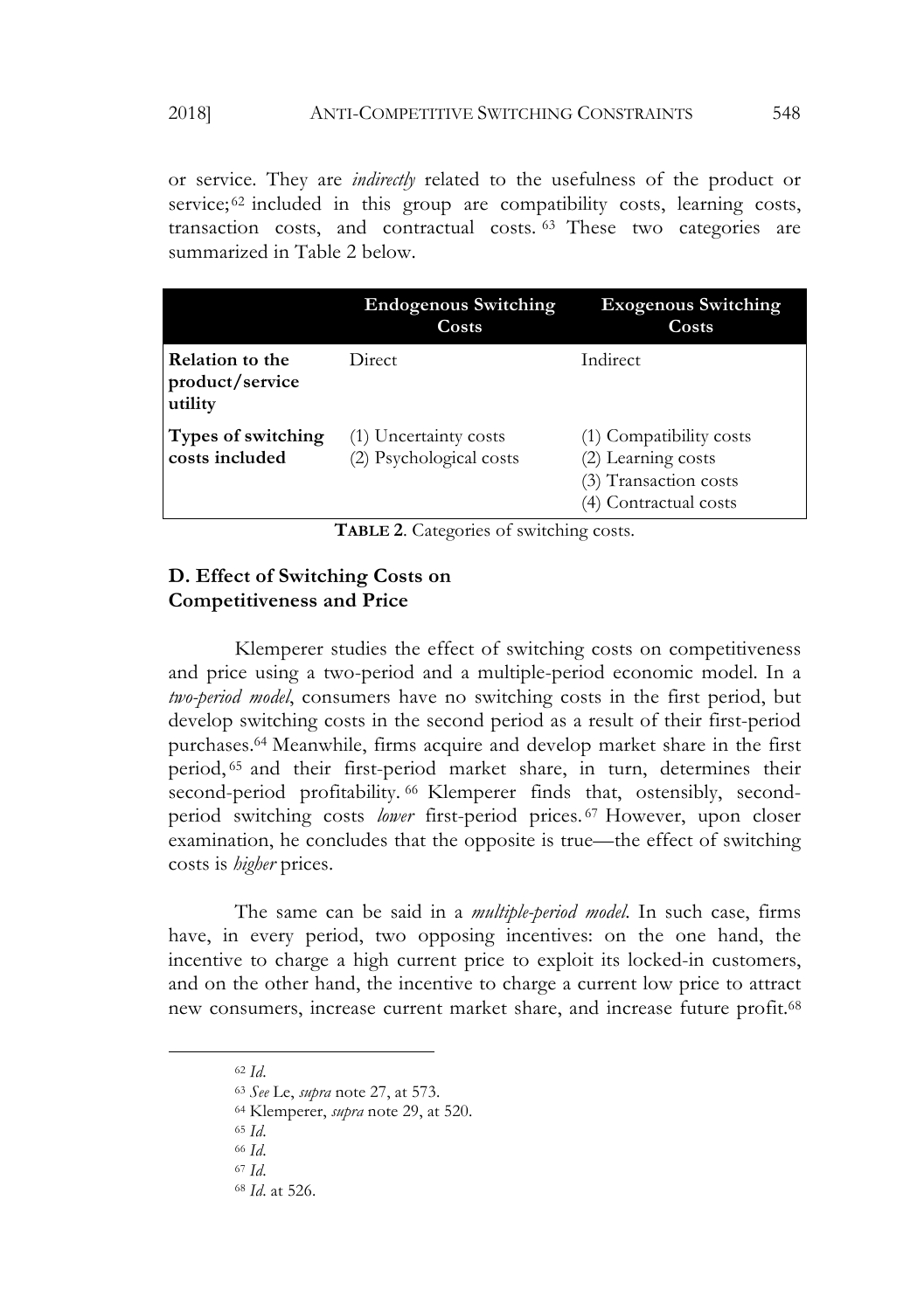549 PHILIPPINE LAW JOURNAL VOL. 91

Between these two incentives, Klemperer finds that the first one dominates. In totality, the effects of switching costs in both first and second periods (in a two-period model), and in both current and future periods (in a multipleperiod model), are *higher prices* and *less competition*.

### **IV. SWITCHING COSTS AND ANTITRUST ENFORCEMENT**

### **A. The Role of Switching Costs in Antitrust Enforcement in the US and EU**

Having examined the general concept of switching costs, an analysis of its role in antitrust enforcement in the US and EU must follow. In both the US and EU, the term "switching costs" is rarely used in case law. This does not mean, however, that its implementation in US and EU case law is inexistent.69 More accurately, the referral to switching costs in US and EU case law can be described as limited<sup>70</sup> since, oftentimes, the concept of switching costs is couched in a different term, such as "applications barrier to entry" <sup>71</sup> or "barriers to substitution." <sup>72</sup> More accurately, the implementation of switching costs in US and EU case law can be described as limited; not inexistent.73 When implemented, switching costs play a key role in antitrust analysis74 considering that they act as weighty variables that determine the presence or absence of the requirements for monopolization or abuse of dominant position.75

# **B. Illustrative Case:** *United States v. Microsoft Corp.*

In *United States v. Microsoft Corp.*,76 the US Department of Justice ("DOJ") argued that Microsoft's bundling of Internet Explorer ("IE") with Windows was not just for the purpose of adding functionality to Windows.<sup>77</sup> Instead, such act was considered a means employed by Microsoft to

 $\overline{a}$ 

<sup>74</sup> *See* Edlin & Harris, *supra* note 30; *and* Le, *supra* note 27.

<sup>75</sup> *Id.*

<sup>76</sup> 253 F.3d 34 (D.C. Cir.: 2001).

<sup>77</sup> Nicholas Echonomides, *The Microsoft Antitrust Case*, 1 J. INDUSTRY, COMPETITION AND TRADE 1, 5 (forthcoming Aug. 2001).

<sup>69</sup> Le, *supra* note 27, at 575.

<sup>70</sup> *Id.*

<sup>71</sup> Edlin & Harris, *supra* note 30, at 185.

<sup>72</sup> *Commission Notice*, C372 O. J. EUROPEAN COMMUNITIES ¶42 (1997), *available at* https://eur-lex.europa.eu/legal-content/EN/TXT/HTML/?uri=CELEX:31997Y1209(01) &from=EN.

<sup>73</sup> Le, *supra* note 27, at 575.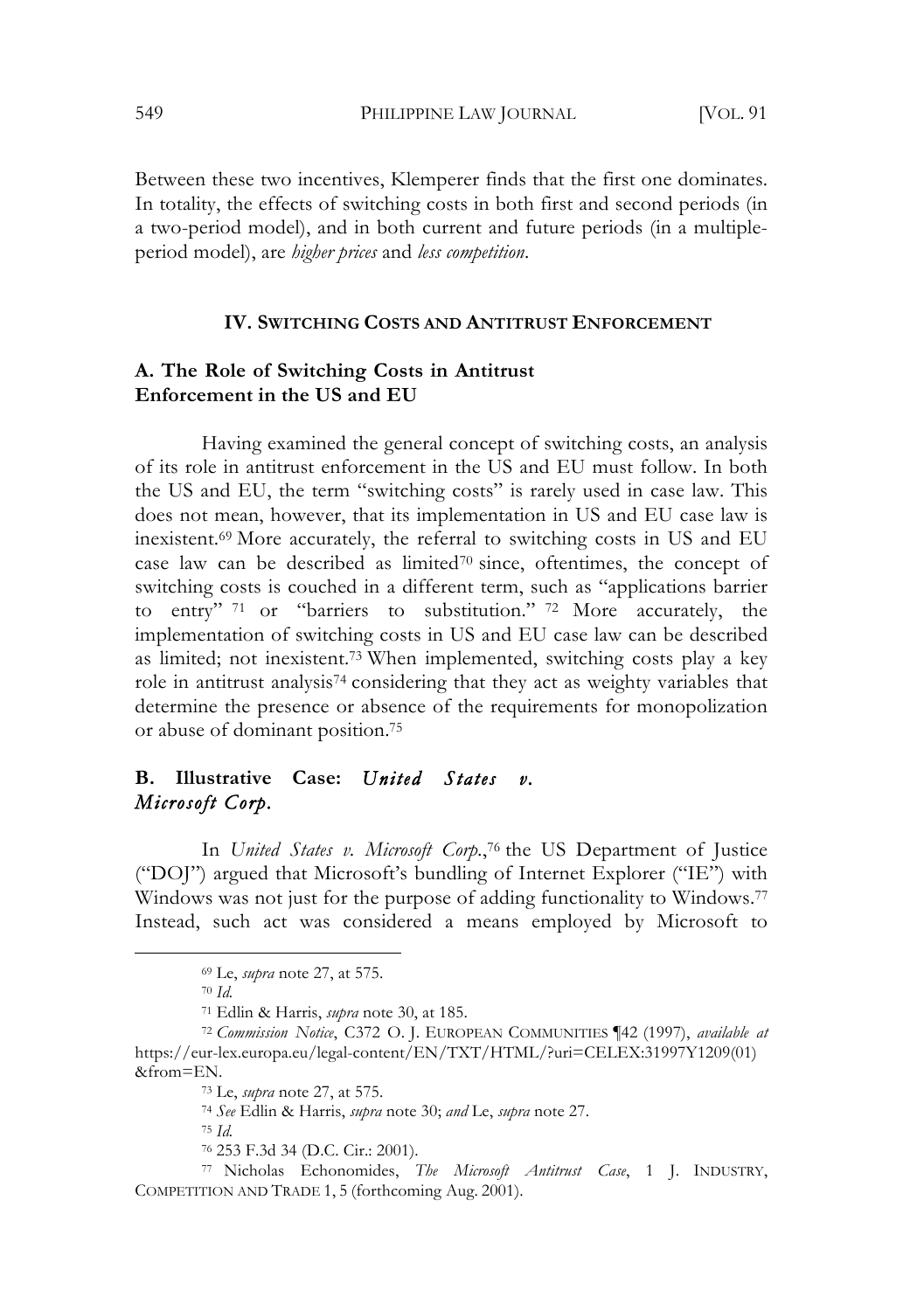eliminate Netscape as a competitor, thereby protecting Microsoft's monopoly in the operating systems market.78 Netscape posed a distinctive threat to Windows because applications could be written to be executed "on top" of Netscape.79 Since Netscape was being made available across multiple operating systems, if a sufficient mass of useful programs were written to be executed via Netscape, it would force operating systems to compete on their own intrinsic merit, and not on the merits derived from the programs written for them.80

#### *1. Role of switching costs in defining the relevant market*

The US DOJ proposed, and the District Court and D.C. Circuit Court agreed, that the relevant market was that of operating systems for personal computers based on an Intel-compatible Central Processing Unit ("CPU"). <sup>81</sup> This narrow market definition excluded Apple's Macintosh Operating System ("Mac OS") for the reason that consumers would not switch from Windows to Mac OS in response to a substantial price increase because the "costs of acquiring the new hardware needed to run Mac OS (an Apple computer and peripherals) and compatible software applications," as well as the "effort involved to learning the new system and transferring files to its format," were present.82

Noticeably, two types of switching costs played a key role in defining the relevant market: the "costs of acquiring new hardware" and the "effort involved in transferring files to its format," which pertained to *compatibility costs*, and the "effort involved to learning the new system," which pertained to *learning costs*. These switching costs led to a narrow market definition.83

#### *2. Role of switching costs in assessing market power*

After defining the relevant market, the US DOJ then had to prove Microsoft's possession of monopoly power.84 For this purpose, the US DOJ endeavored to show that Microsoft had a share totaling over 95% of the market for personal computer operating systems ("PC OS") based on Intel-

 $\overline{a}$ 

<sup>78</sup> *Id.*

<sup>79</sup> *Id.*

<sup>80</sup> Edlin & Harris, *supra* note 30, at 185.

<sup>82</sup> *Id*.

<sup>83</sup> *Id.* at 188.

<sup>84</sup> *Id.* at 185.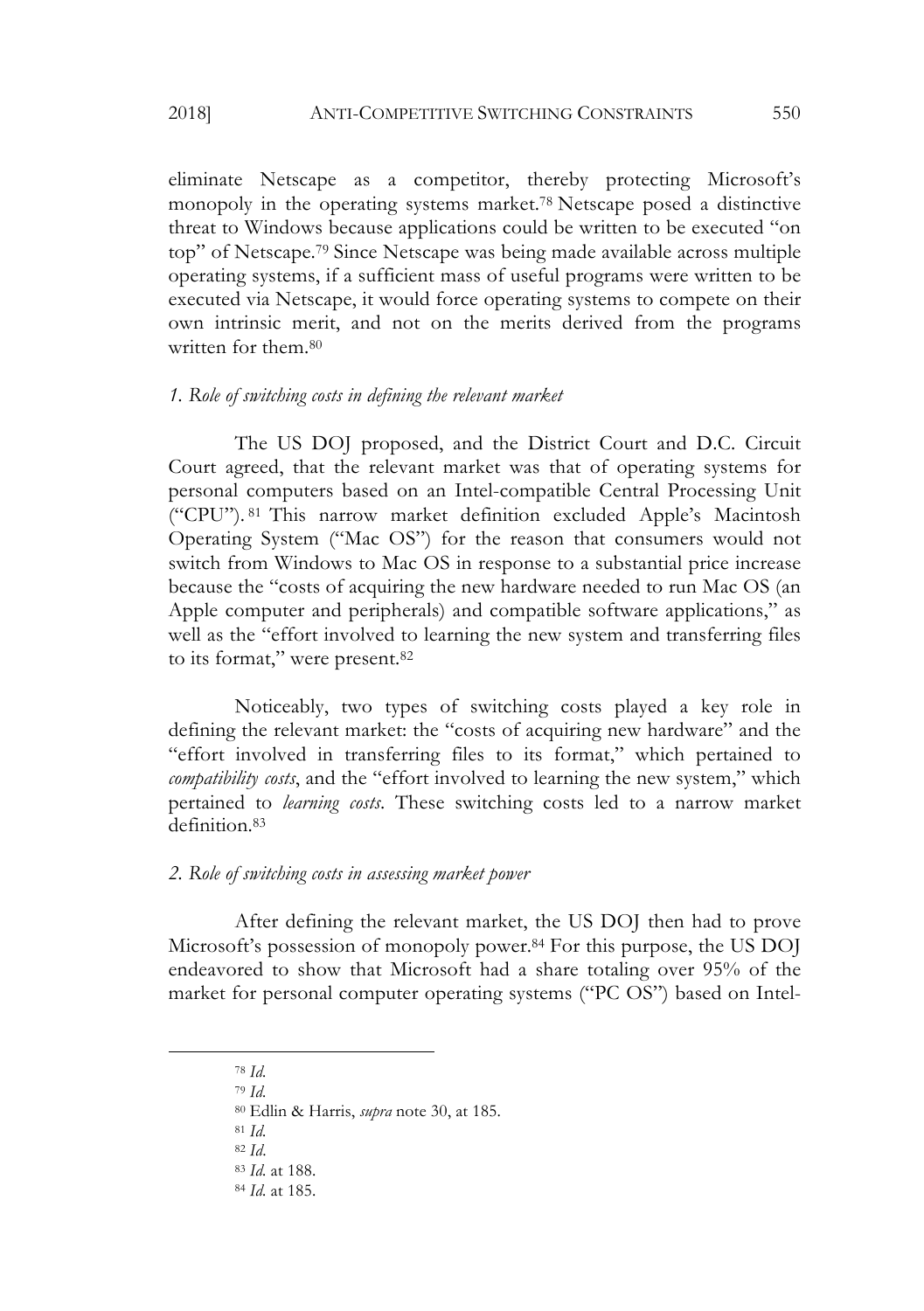compatible CPUs. <sup>85</sup> Apart from this, a crucial part of the DOJ's argument was what was called the "applications barrier to entry."86 During that period, Windows had access to around 70,000 applications, most of which were not available on the Mac OS or on Linux.87 The US DOJ argued, and again the District Court and D.C. Circuit Court agreed, that the abundance of applications written for Windows created a barrier to entry in the market, and that this barrier, coupled with Microsoft's huge market share, was what ultimately gave Microsoft monopoly power.88

Again, switching costs played a key role in this set up. What the US DOJ and the District Court and D.C. Circuit Court referred to as "applications barrier to entry" pertained to *compatibility costs.* These compatibility costs made the connection between Microsoft's large market share and monopoly power even more convincing.89 It should be noted at this point that a large market share does not necessarily lead to a finding of monopoly power since the expansion of the remaining suppliers or the entry of new ones remains possible. This means, therefore, that it is possible for a firm with a large market share to possess only a limited power to raise prices. <sup>90</sup> What gave Microsoft this ability, however, was the fact that numerous applications written for Windows, which were incompatible with other operating systems, impeded existing competitors from expanding and prevented new competitors from entering. <sup>91</sup> As a result, the effect of switching costs in assessing market power is made clear and, as has been illustrated, supports a finding of monopoly power.

#### *3. How switching costs establish exclusionary conduct*

If a court finds that monopoly power exists, it will thereafter determine whether the defendant had acquired or maintained that power through exclusionary or anticompetitive conduct. <sup>92</sup> Although the D.C. Circuit Court overturned some of the District Court's findings of certain exclusionary conduct, it nonetheless found that Microsoft had engaged in a long list of other exclusionary acts.<sup>93</sup>

<sup>85</sup> *Id.*

 $\overline{a}$ 

<sup>87</sup> *Id.* <sup>88</sup> *Id.*

<sup>89</sup> *Id.* at 190. <sup>90</sup> *Id.*

<sup>86</sup> *Id.*

<sup>92</sup> Samuel Weinstein, *United States v. Microsoft Corp.*, 17 BERKELEY TECH. L.J. 273, 275 (2002).

<sup>93</sup> *Id*. at 283.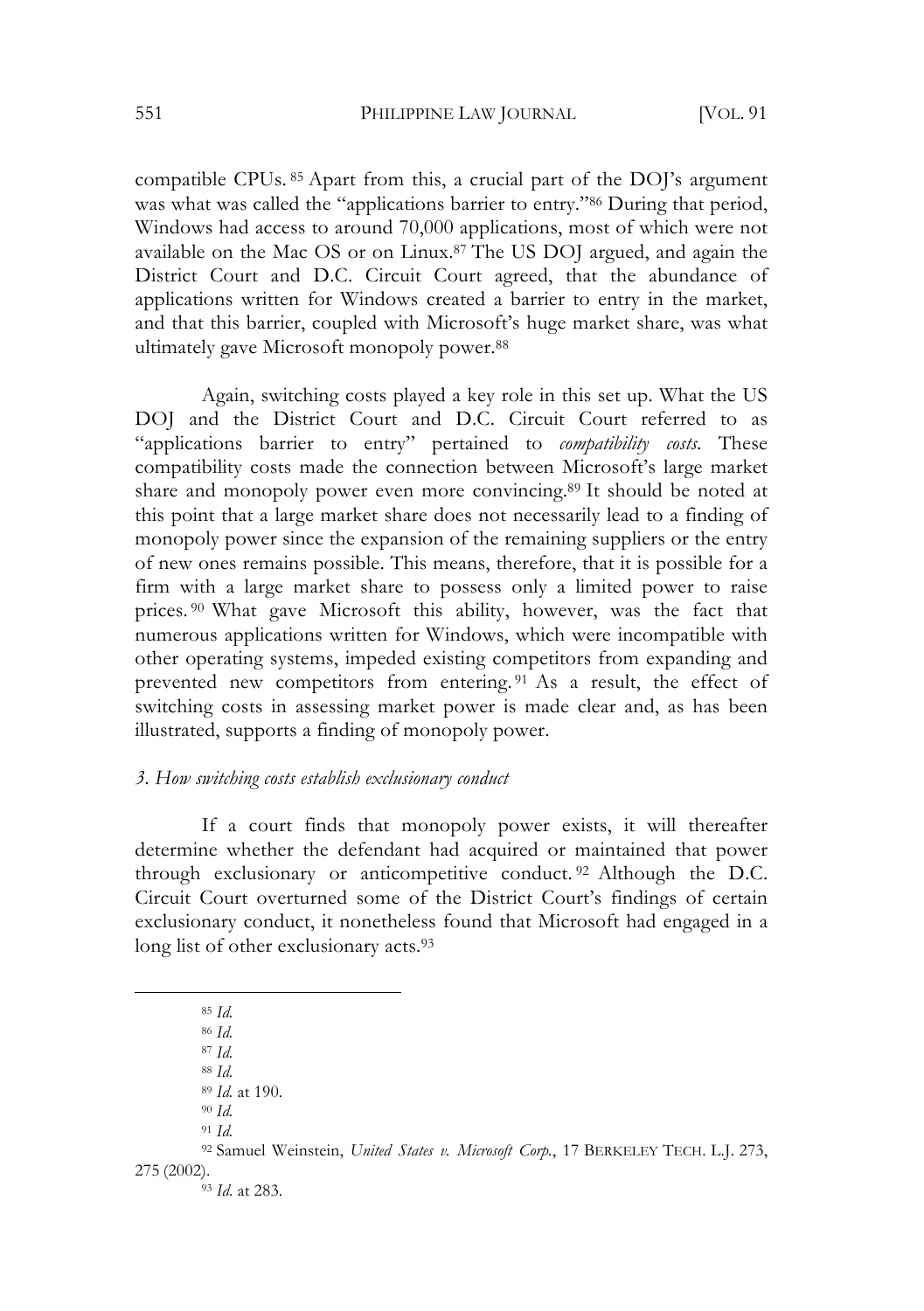#### 2018] ANTI-COMPETITIVE SWITCHING CONSTRAINTS 552

The numerous restrictions imposed by Microsoft on original equipment manufacturers, through licenses for Windows, was held to be exclusionary in character as these restrictions reduced the usage of rival browsers through contractual limitations rather than on the basis of a superior Microsoft product.94 The exclusion of IE from the "Add/Remove Programs" utility and the commingling of the browser code with other codes so that a user trying to get rid of IE would destroy the entire system was also found to be anticompetitive.<sup>95</sup> Similarly, the maximization of the difficulty with which applications written to be executed "on top" of Netscape could be ported from Windows to other platforms, and vice versa, was also found to be exclusionary.<sup>96</sup>

Essentially, the problem, viewed from Microsoft's perspective, was that Netscape threatened to *lower* switching costs for consumers who wanted to change operating systems.97 Microsoft's strategy was therefore to make sure that as many users as possible received IE as their default browser, and to make switching away from IE as difficult as possible.98 This would maintain the incompatibility of applications so that it would be costly for users to switch away from Windows.<sup>99</sup> As can be gleamed from the discussion thus far, Microsoft's exclusionary behavior revolved heavily around switching costs.100 Microsoft maintained its monopoly power not by simply being the innocent beneficiary of high switching costs, but by *strategically* and *substantially* raising switching costs.101 Thus, the distinction between inherent (or endogenous) and strategic (or exogenous) switching costs is fundamentally important to antitrust enforcement,102 as it establishes how strategic switching costs supports a finding of exclusionary conduct.

# **C. Illustrative Case:** *European Commission v. Microsoft Corp.*

*European Commission v. Microsoft Corp.* <sup>103</sup> began when Sun Microsystems ("Sun") filed a complaint with the European Commission

 $\overline{a}$ 

<sup>94</sup> *Id*. at 282.

<sup>95</sup> *Id.*

<sup>96</sup> *Id*.

<sup>97</sup> Edlin & Harris, *supra* note 30, at 187.

<sup>99</sup> *Id*.

<sup>100</sup> *Id*.

<sup>101</sup> *Id*.

<sup>102</sup> *Id*. at 176.

<sup>103</sup> Case COMP/C-3/37.792 Microsoft Corp., Comm'n Decision (Mar. 24, 2004).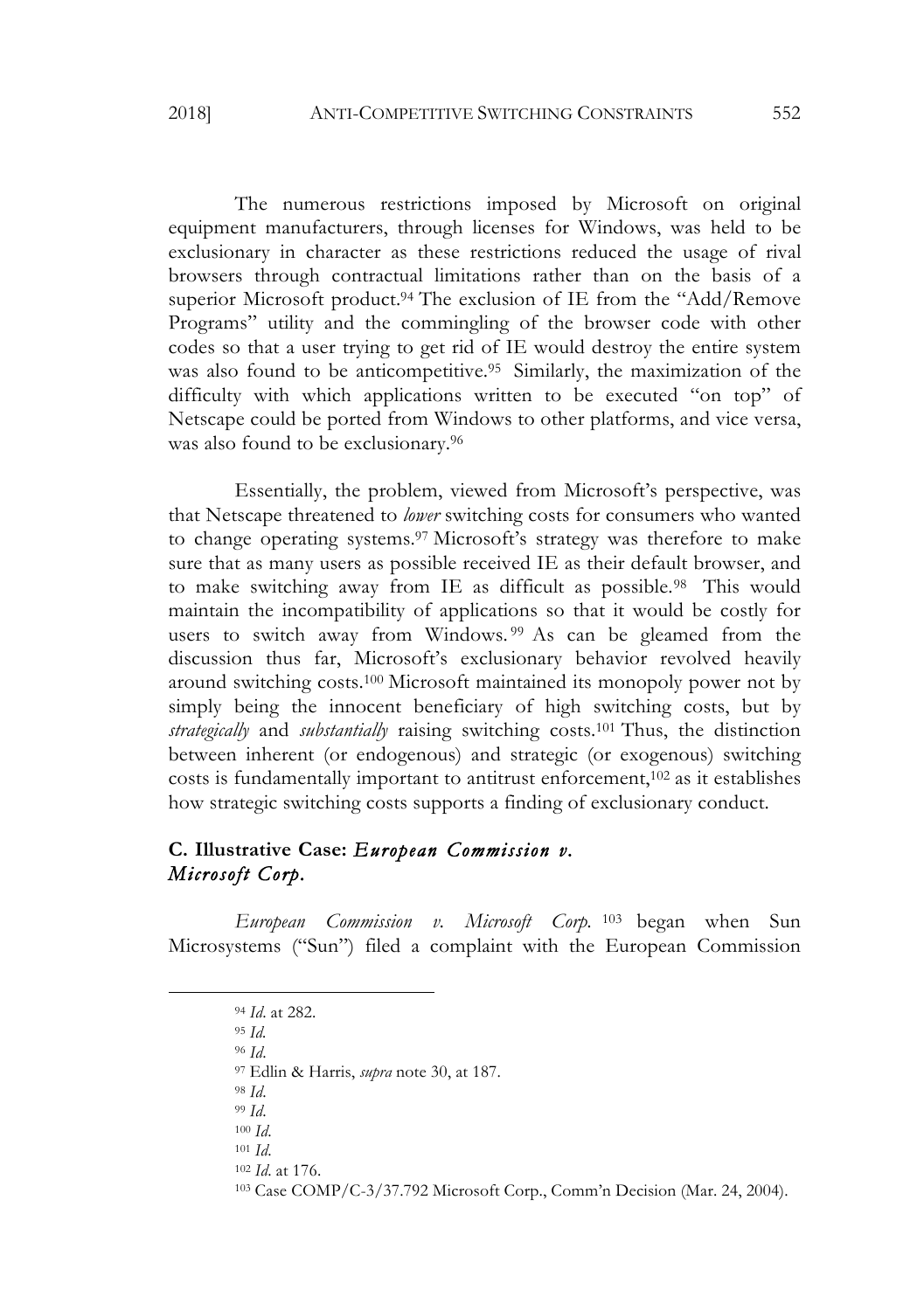("Commission") against Microsoft accusing the latter of violating, among others, Article 86 (now Article 102 on abuse of dominant position) of the TFEU.104 Sun raised the issue of *interoperability*, contending that Microsoft enjoyed a dominant position in the market, and that Microsoft refused to provide it with necessary information (particularly, Application Programming Interfaces or APIs) to enable Sun's server programs to fully interoperate with Windows.105

#### *1. Role of switching costs in assessing dominance*

The Commission defined two relevant markets: *first*, the market for client PC operating systems ("PC OS");106 and *second*, the market for work group server operating systems ("Server OS"). <sup>107</sup> In both markets, the Commission found that Microsoft enjoyed a dominant position <sup>108</sup> considering that the facts showed not only that Microsoft enjoyed a large market share, but more importantly, that there were barriers to entry.109 These barriers to entry were in the nature of switching costs.

As to the market for PC OS, the Commission found that the quasitotality of commercial applications for client PCs were mostly written for Windows.110 As such, it would be difficult and costly for consumers to switch to a competitor PC OS, thereby rendering it practically impossible for new competitors to enter into the market.111 For a new operating system to enter the PC OS market, it would be necessary either that such product is able to support a mass of existing Windows-dependent applications, or that such mass of applications should be readily written for the new platform.<sup>112</sup>

As to the market for server OS, the Commission noted that Microsoft's behavior of withholding interoperability information built an *artificial* barrier to entry in the market.113 This posed a problem because the Commission found that there was a strong need for PC OSs and server OSs

<sup>104</sup> Francisco Lorca, *Microsoft Corporation vs. The U.S. Court of Justice and the European Community*, 9 JEAN MONNET/ROBERT SCHUMAN PAPER SERIES 1, 8 (2009).

<sup>105</sup> *Id*. at 10.

<sup>106</sup> Case COMP/C-3/37.792 Microsoft Corp., Comm'n Decision (Mar. 24, 2004), at ¶ 342.

<sup>107</sup> *Id*. at ¶ 401. <sup>108</sup> *Id*. at ¶¶ 471, 541. <sup>109</sup> *Id*. <sup>110</sup> *Id*. at ¶ 452. <sup>111</sup> *Id*. at ¶ 453. <sup>112</sup> *Id*. <sup>113</sup> *Id*. at ¶ 524.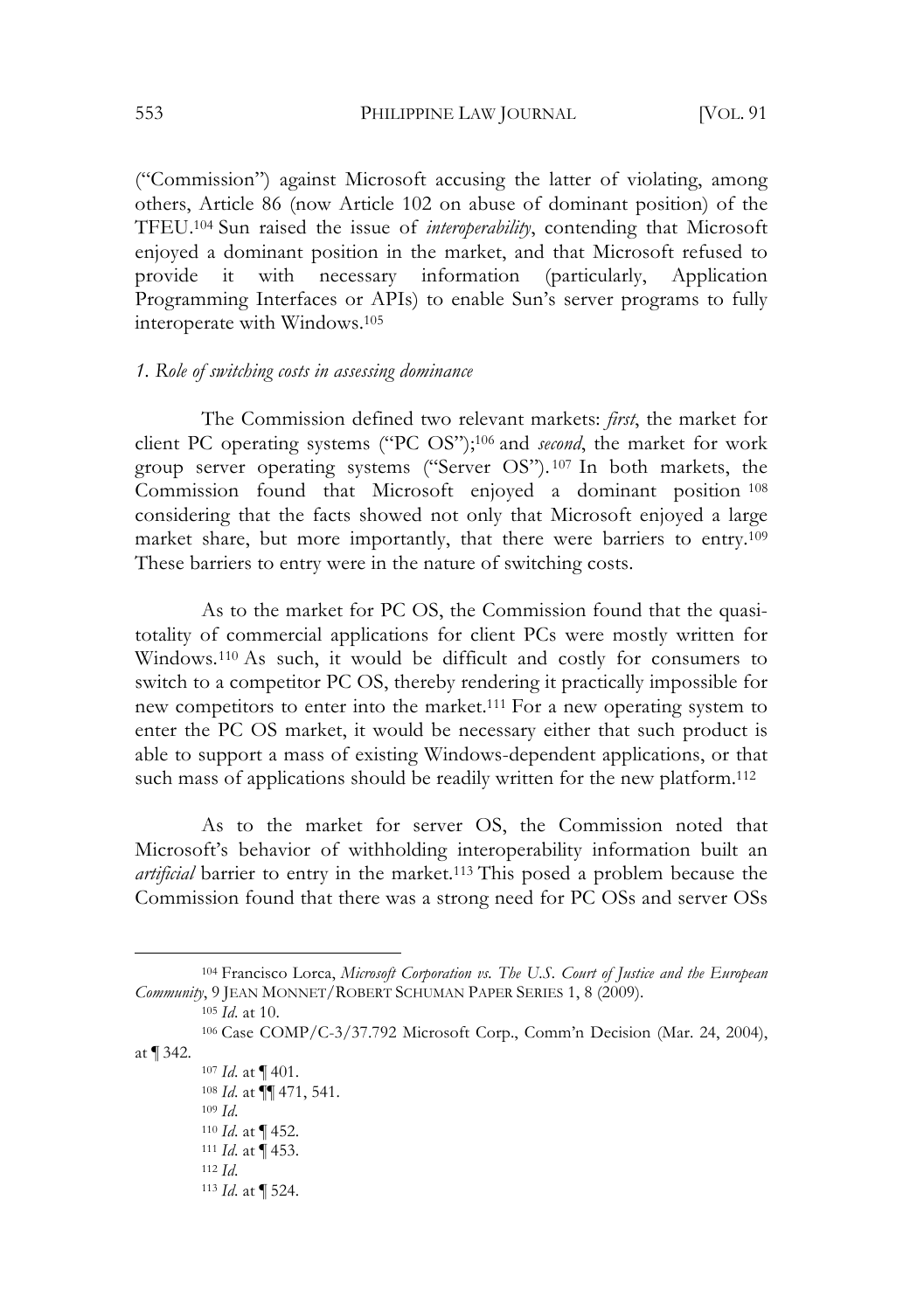unrealistic to envisage potential competitors profitably entering the market.116

*2. Role of switching costs in establishing abuse of dominance as to the interoperability issue*

Finding Microsoft to be in a dominant position, the Commission then had to prove their having abused the same. Article 82(b) of the TFEU provides that abuse as prohibited by that Article may consist in limiting technical development to the prejudice of consumers.117 The Commission construed the lack of interoperability of competing server OS products with the Windows domain architecture to mean that an increasing number of consumers would find themselves locked into a homogeneous Windows solution.118 This does not only impair the ability of such consumers to benefit from innovative server OS features brought to the market by Microsoft's competitors, but also limits the prospect for such competitors to successfully market their innovations. This, in turn, discourages competitors from developing new products altogether. <sup>119</sup> If, however, Microsoft's competitors had access to the interoperability information that Microsoft refused to supply, then they could use such disclosures to innovate advanced features of their own products.120

In defense, Microsoft argued that there was a lack of evidence proving that its refusal to disclose interoperability information caused prejudice to consumers.121 It argued that contrary to the findings of the Commission, consumers were satisfied with the degree of interoperability available. <sup>122</sup> The Commission, however, did not give credence to this argument. Jurisprudence provided that Article 82 of the Treaty "covers not only abuse which may directly prejudice consumers but also abuse which indirectly prejudices them by impairing the effective competitive structure as envisaged by Article 3(f) of the Treaty."123 The Commission explained that Microsoft's refusal to supply had already enabled it to gain a dominant

<sup>114</sup> *Id*.

 $\overline{a}$ 

<sup>115</sup> *Id*. *Id*. at ¶ 525. *Id*. at ¶ 893. *Id*. at ¶ 694. *Id*. 120 *Id*. at ¶ 695. *Id*. at ¶ 702. *Id*. 123 *Id*. at ¶ 704.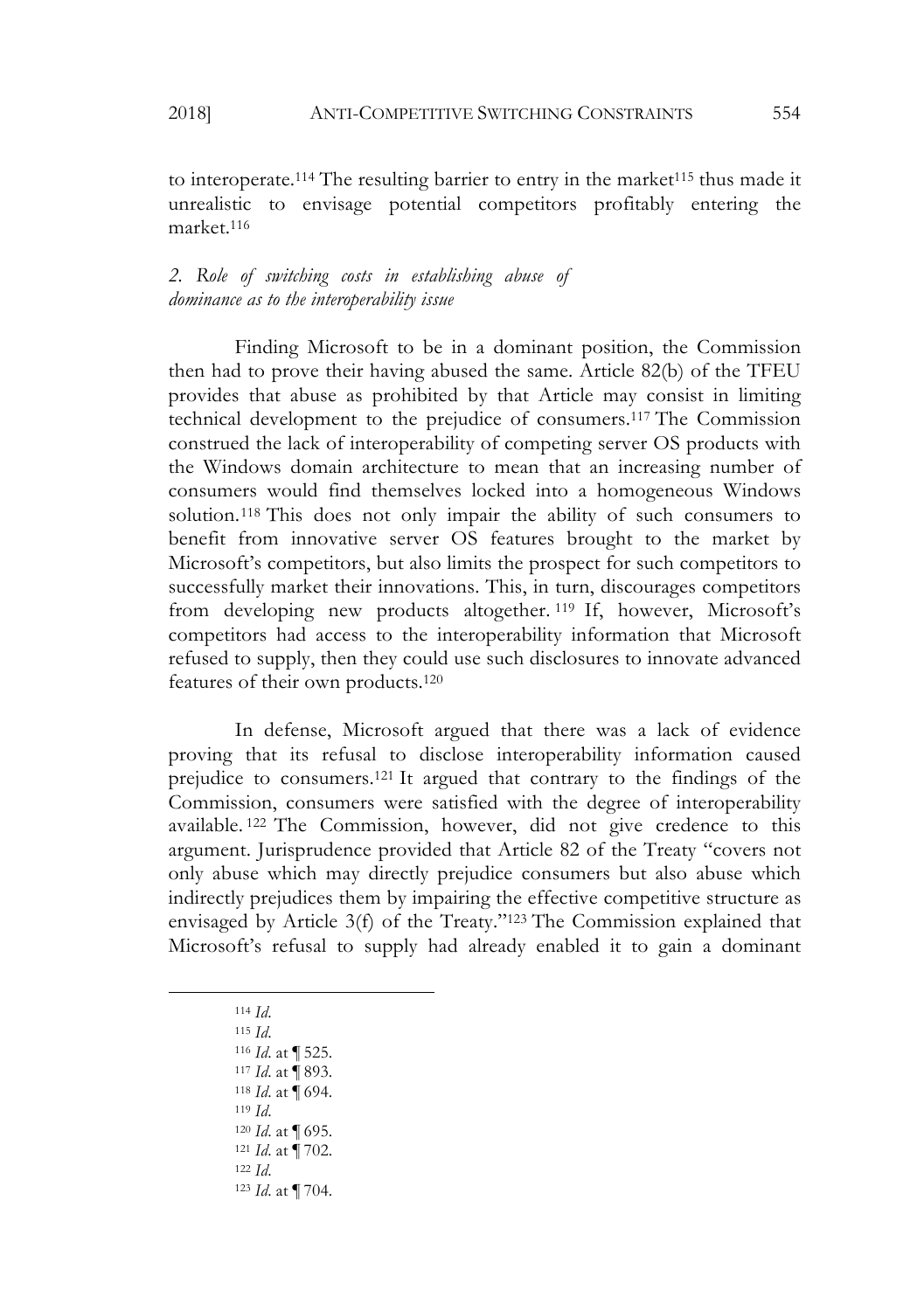position in the market for server OS, and as such, Microsoft's behavior is impairing the effective competitive structure in the market.124

Le criticizes this part of the Commission's decision as being its weakest point. <sup>125</sup> According to him, the Commission ruling was made without showing a concrete example of actual detriment to the consumer in terms of money loss.126 He argues that the Commission could have reached the same conclusion by highlighting a factor that seems to have been understated in the Commissioner's analysis: switching costs.127

Le explains that it is detrimental to consumers when there is a loss of utility to them.128 This may be illustrated by this example: suppose that in a given situation, (1) there are two competing products, (2) consumers are rational, and (3) information is complete.129 When the utility of Product 2 is higher than the utility of Product 1, consumers would opt to switch to the former to maximize their utility.130 The resulting difference between the utility of Product 2 and that of Product 1 is the "consumer demand" or "utility surplus."<sup>131</sup> The failure to satisfy this consumer demand means that there is a loss of opportunity to gain utility, and this leads to a disadvantage for consumers. <sup>132</sup> This is because, as confirmed in many cases, it is detrimental for consumers to have a "specific, constant and regular" demand for new products that remains unsatisfied by the incumbent without any justification.133

Switching costs can explain consumer detriment in the context of the interoperability issue. <sup>134</sup> Particularly, by creating compatibility costs between Windows and rival server OSs, Microsoft denied a reasonable demand of server users.135 The three major server OSs at that time were Microsoft, Linux, and UNIX.136 UNIX was the oldest server OS, and its users eventually had to switch to either Linux or Microsoft. <sup>137</sup> If a

<sup>124</sup> *Id*. 125 Le, *supra* note 27, at 570. <sup>126</sup> *Id*. <sup>127</sup> *Id*. at 567. <sup>128</sup> *Id*. at 571. <sup>129</sup> *Id*. <sup>130</sup> *Id*. <sup>131</sup> *Id*. <sup>132</sup> *Id*. <sup>133</sup> *Id*. <sup>134</sup> *Id*. at 583. <sup>135</sup> *Id*. <sup>136</sup> *Id*. <sup>137</sup> *Id*.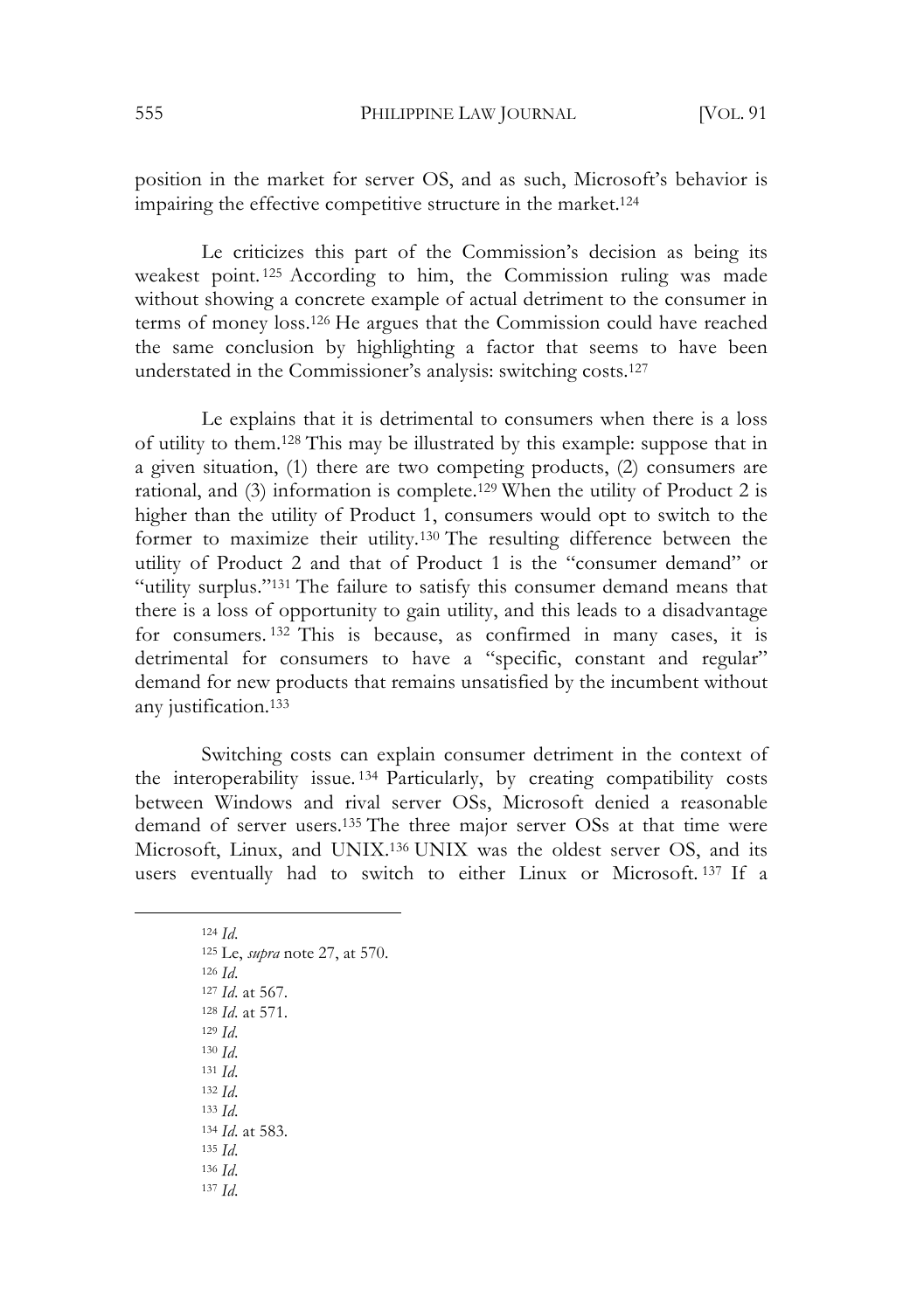comparison between Microsoft and Linux were to lead to a conclusion that a reasonable server user would have chosen Linux had it not been for the compatibility problem, then such incompatibility is deemed as having created a "force" that prevents consumers from switching.138 The higher this "force" is in relation to the consumer demand or utility surplus between Linux and Microsoft—that is, the difference between the utility of Linux and the utility of Microsoft—the higher the utility Linux must provide in order to offset it.139 In strengthening this "force" by refusing to supply interoperability information, Microsoft effectively created and exploited the resulting economic gap.140

The presumption of consumers preferring Linux over Microsoft were it not for the compatibility problem was supported by statistics during that time.141 Data showed that a switch from UNIX to Linux would have cost the users less than an equivalent switch from UNIX to Microsoft because of the similarity between UNIX and Linux.142 However, consumers who needed server OSs primarily for sharing files and printing would switch from UNIX to Microsoft rather than Linux not because of the inferior quality of Linux or the high price that Linux engineers charged users, but because of the incompatibility between the desktop OS (Windows) and the server OS.143 The consumers who suffered detriment from Microsoft's incompatibility tactic were the consumers of Microsoft software at the desktop level.144 Their disutility, such as inconvenience in login, file sharing, and printing synchronization were due not to the inferior technology of Linux, but solely to Microsoft's tactic.145

### **D. The Role of Switching Costs in Antitrust Enforcement in the PH**

As mentioned in Part I, because the elements of abuse of dominance under the PCA, the Sherman Act, and the TFEU are substantially the same, the role of switching costs in antitrust enforcement under the two latter laws, as elucidated by US and EU jurisprudence, is naturally and logically applicable to antitrust enforcement under the PCA. In fact, although there may be no exact mention of the term "switching costs"

- <sup>138</sup> *Id*.
- <sup>139</sup> *Id*.

- <sup>140</sup> *Id*.
- <sup>141</sup> *Id*.
- <sup>142</sup> *Id*.
- <sup>143</sup> *Id*.
- <sup>144</sup> *Id*. at 584.
- <sup>145</sup> *Id*.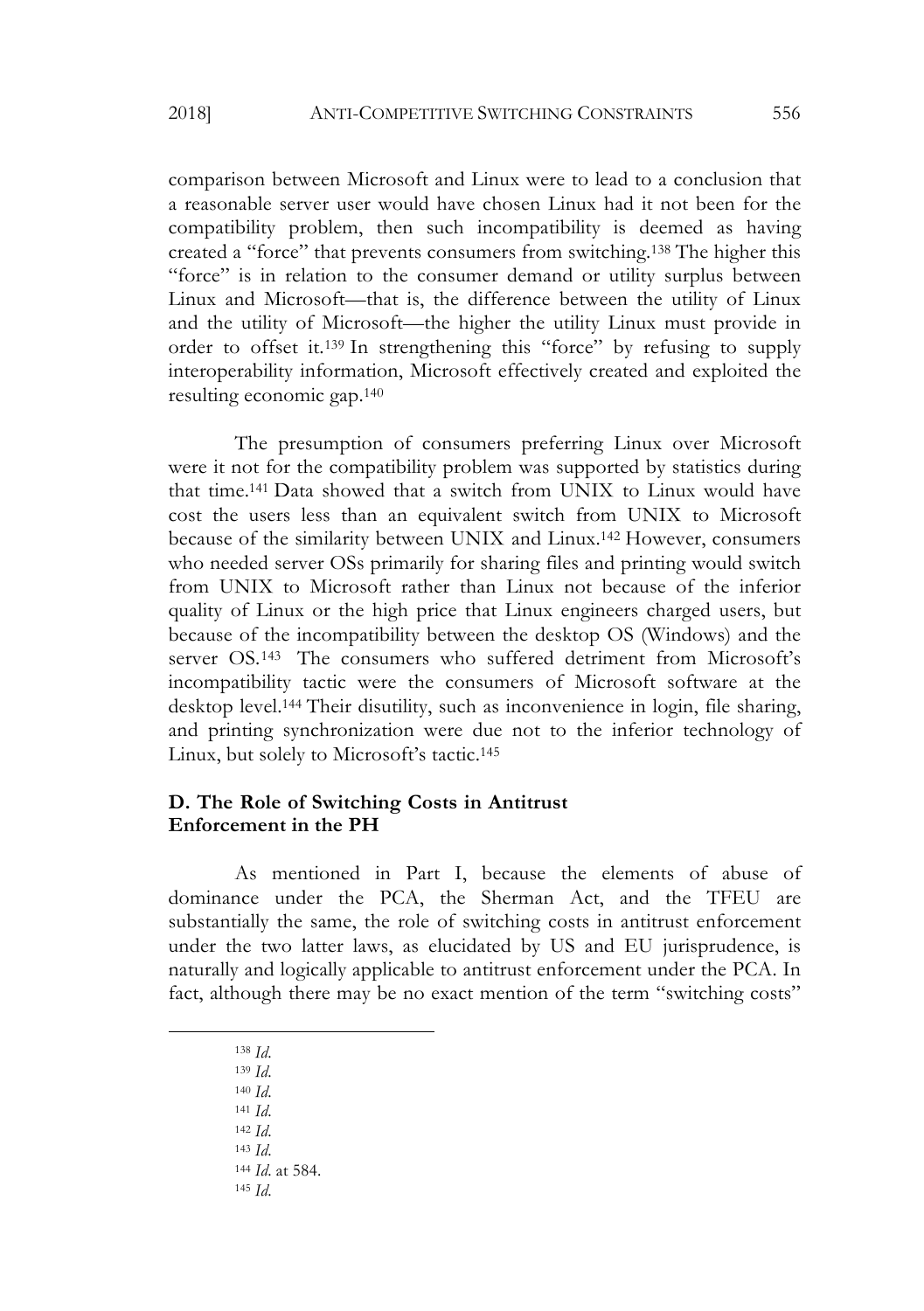in the PCA, its provisions and its implementing rules expressly and implicitly take switching costs into consideration:

### *1. The PCA considers switching costs in defining the relevant market*

Section  $4\degree$  of the PCA defines dominance, or "dominant position," as

> a position of economic strength that an entity or entities hold which makes it capable of controlling the relevant market independently from any or a combination of the following: competitors, customers, suppliers, or consumers[.]146

To determine dominance, Section 27 provides that "[t]he share of the entity in the relevant market and whether it is able to fix prices unilaterally or to restrict supply in the relevant market" shall be considered. <sup>147</sup> Necessarily, defining the relevant market would be the primary step in determining dominance.

In defining the relevant market, Section 23 of the PCA provides that factors which affect the "substitutability among goods or services constituting such market and the geographic area delineating the boundaries of the market" shall be considered. Among these factors are the "extent to which substitutes are available to consumers" and the "time required for such substitution,"<sup>148</sup> both of which pertain to switching costs. Although there may be substitutes, the "extent to which [these] substitutes are available" (compatibility costs), and the "time required for such substitution" (transaction costs, learning costs), would add to "stickiness in consumer choice," <sup>149</sup> thereby reducing substitutability. When there are little to no substitutes, the relevant market becomes narrow.

### *2. The PCA considers switching costs in determining dominance*

After defining the relevant market, the entity's "position of economic strength" in that market shall be determined. To do so, factors aside from the market share of entity are taken into consideration.

<sup>146</sup> *See also* Rules and Regulations to Implement the Provisions of Republic Act No. 10667 (2016) [hereinafter "Rules"], Rule 2.

<sup>147</sup> Rule 8, § 2.

<sup>148</sup> PCA, § 23(a); *see also* Rules, Rule 5, § 1(a).

<sup>149</sup> Le, *supra* note 27, at 572.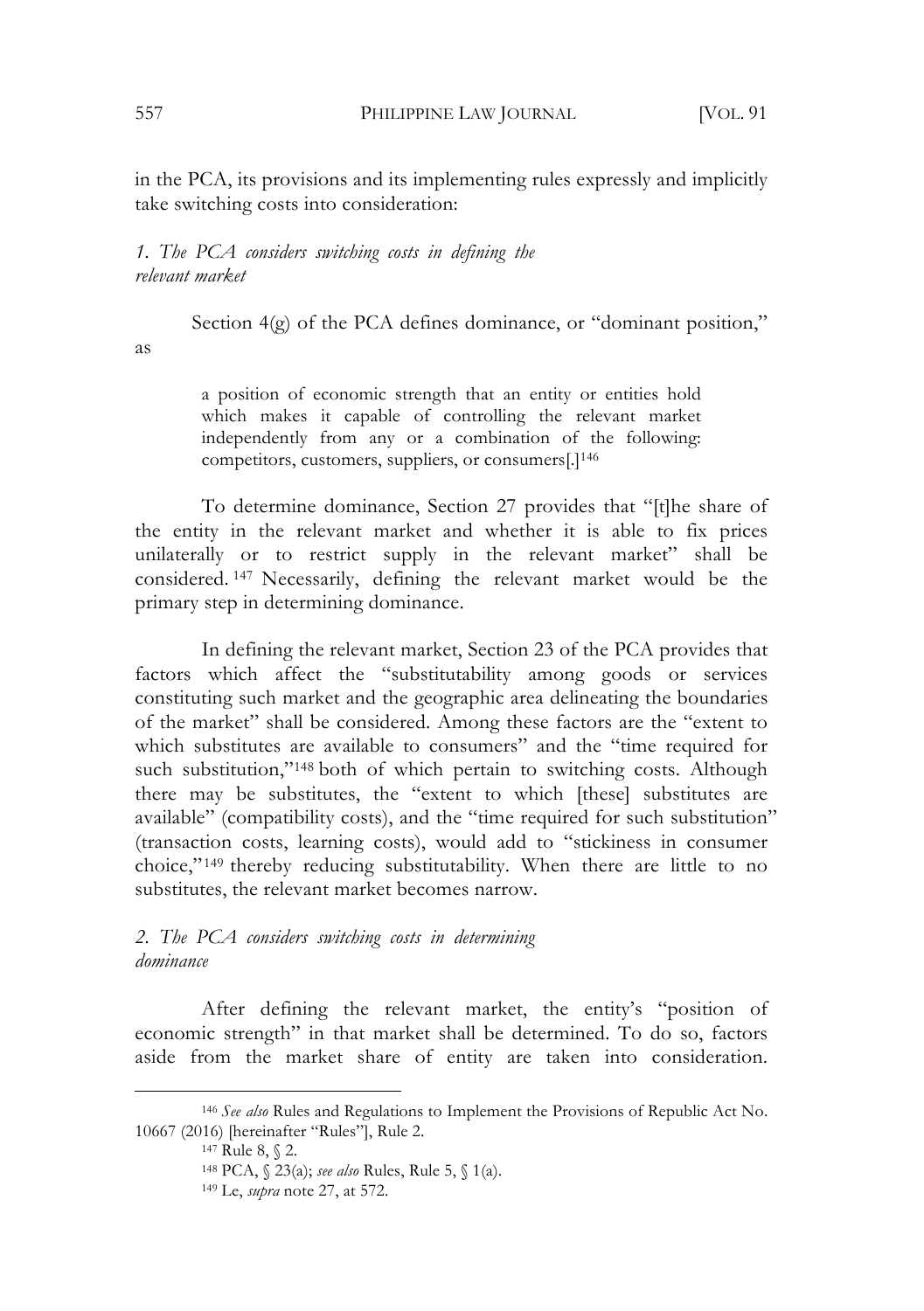Remarkably, Section 27 of the PCA explicitly states that the "power of its customers to switch to other goods or services" shall be considered.150 This is a direct recognition of switching costs and its functions. Moreover, the same provision also invites the consideration of the "existence of barriers to entry" as well as "elements which could foreseeably alter" said barriers.<sup>151</sup> These barriers to entry, as discussed in the illustrative cases, may be, and more often than not are, in the form of switching costs.

### *3. The PCA considers switching costs in establishing abuse*

If the entity were found to be enjoying market dominance in the relevant market, the next step would be to establish abuse. At first glance, the list of acts that may be considered abuse in Section 15 of the PCA may seem exhaustive: "It shall be prohibited for one or more entities to abuse their dominant position by engaging in conduct that would substantially prevent, restrict or lessen competition: […]" Section 2, Rule 3 of the Rules, however, clarifies that the list allows for analogous scenarios to likewise be considered as abuse: "It shall be prohibited for one or more entities to abuse their dominant position by engaging in conduct that would substantially prevent, restrict, or lessen competition, including: […]" The word "including" connotes that the list is not exclusive.

As long as a dominant firm uses switching costs in a manner that would substantially prevent, restrict, or lessen competition, it is not difficult to imagine that such firm may be found to be abusing its dominance. This is especially so considering that "[i]mposing barriers to entry or committing acts that prevent competitors from growing within the market in an anticompetitive manner, except those that develop in the market as a result of or arising from a superior product or process, business acumen, or legal rights or laws"152 are considered forms of abuse. This contemplates the strategic and substantial creation or increase of exogenous switching costs as previously illustrated by Microsoft's conduct in the *United States v. Microsoft Corp.* case.

# **V. ILLEGALITY OF CONTRACTUAL LOCK-IN AND VI. MOBILE NUMBER (UN)PORTABILITY**

<sup>150</sup> *See also* Rules, Rule 8, § 2(i).

<sup>151</sup> Rule 8, § 2(c).

<sup>152</sup> PCA, § 15(b).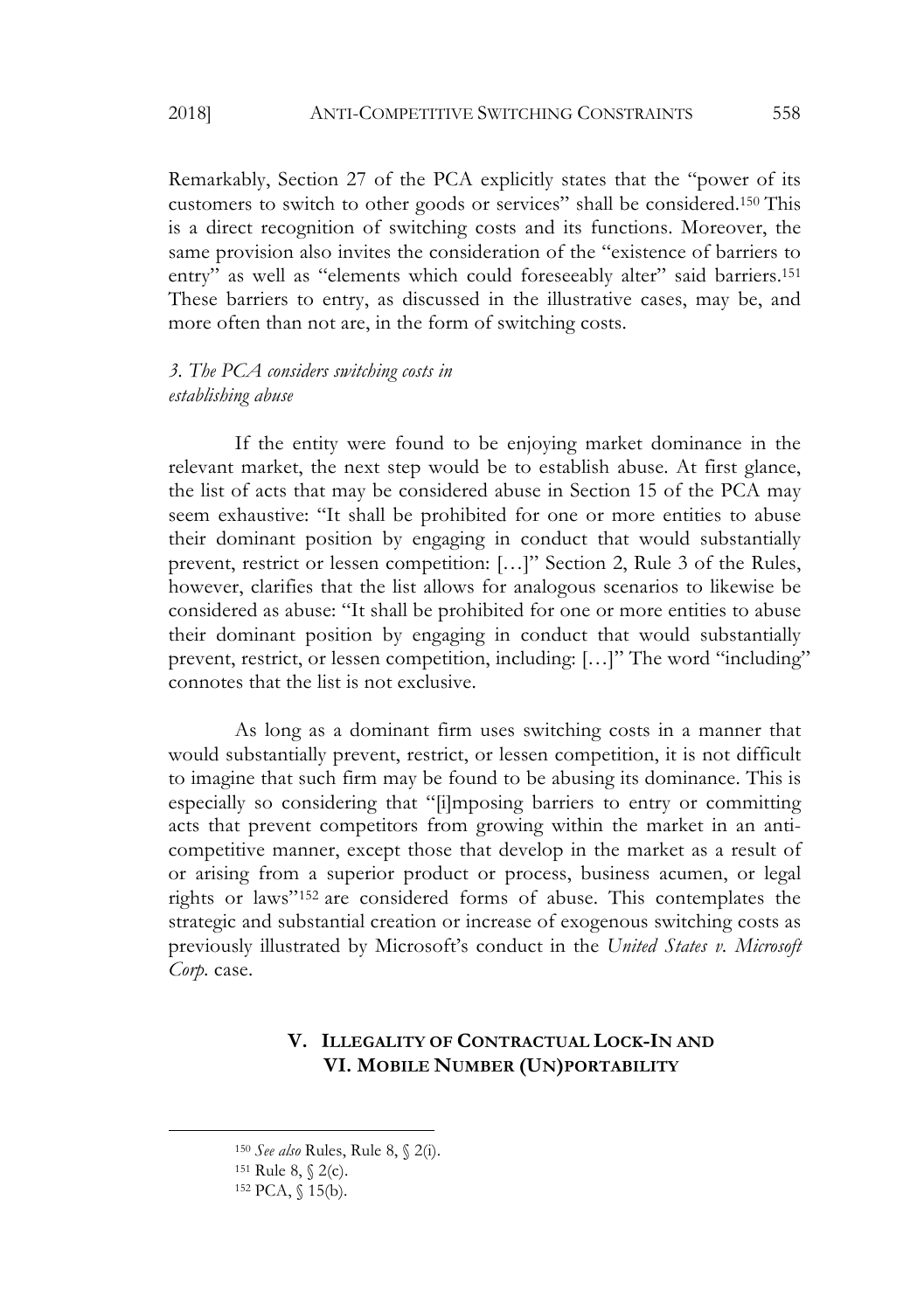559 PHILIPPINE LAW JOURNAL [VOL. 91

Parts I to IV have laid down the framework necessary to analyze the legality of contractual lock-in and mobile number (un)portability in light of the PCA and the concept of switching costs. The present Part shall now apply such framework.

### **A. Relevant Market**

This analysis begins with the premise that the relevant market is that of mobile telecommunications services. In defining the relevant market, the key is substitutability. Section 24 of the PCA provides that factors "affecting the substitutability among goods or services constituting such market and the geographic area delineating the boundaries of the market" shall be considered. Applying this, the market for fixed-line (or landline) services is properly excluded. In essence, fixed-line services cannot be considered substitutes to mobile telecommunications services because of their nature, i.e*.* their lack of mobility. In other words, they are excluded not because of the switching costs, but because of the inferior utility these services provide. Satellite services are also properly excluded because these are generally not available to consumers of mobile telecommunications services as they are significantly more expensive.153 Thus, similar to landline services, they are excluded because of their higher price point. Ultimately, switching costs matter when, despite the *similarity* in price and utility, consumers are prevented from switching.

### **B. Collective Dominance**

Section 15 of the PCA prohibits "one or more entities" from abusing their dominant position. The use of the phrase "one or more" implies a recognition of collective dominance. In fact, the Rules explicitly state that "[d]ominance can exist on the part of one entity (single dominance) or of two or more entities (collective dominance)."154 Neither the PCA nor the Rules, however, define the circumstances in which more than one entity can be said to occupy a dominant position. In this respect, resort to foreign jurisprudence is helpful.

Article 102 of the TFEU prohibits the abuse of a dominant position by "one or more undertakings." The meaning of collective dominance in the EU has been developed through cases decided by the Courts of Justice and Court of First Instance under both Article 102 of the TFEU and the

<sup>154</sup> Rules, Rule 8, § 1.

<sup>153</sup> *SmartSat Plans and Rates*, *available at* https://smart.com.ph/Satellite/smartsat/plans-and-rates (last accessed Dec. 14, 2018).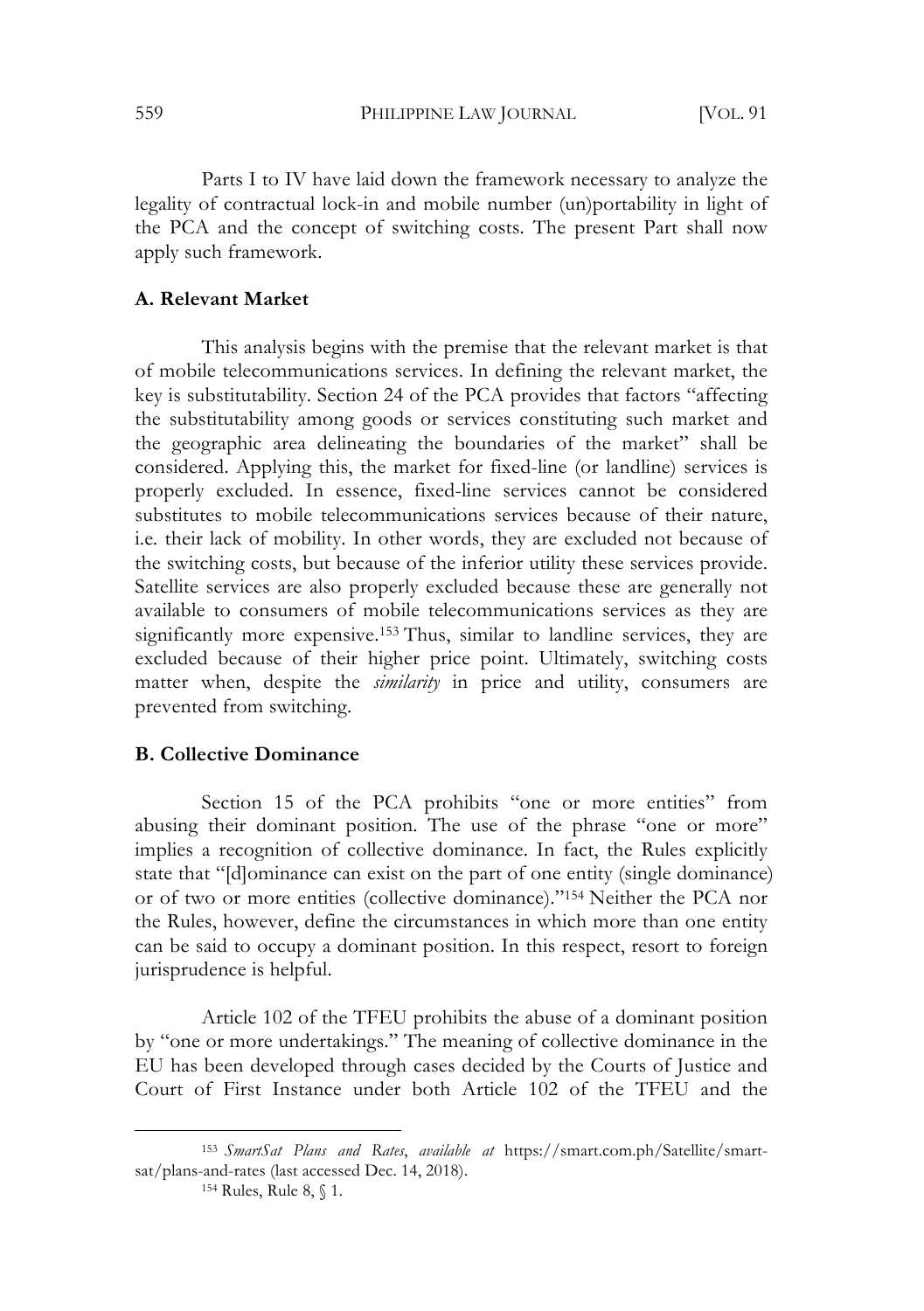European Commission Merger Regulation<sup>155</sup> ("ECMR"). The first of these cases was *Italian Flat Glass*, where the phrase "one or more undertakings" was confirmed to mean that economically independent undertakings, when united by economic links, could jointly occupy a dominant position in the market.156 Later, in *Almelo*, it was made clear that "economic links" enable otherwise independent undertakings to adopt common conduct and operate as a single entity.157 What remained unclear, however, was what constituted an economic link and how these links enabled undertakings to adopt common conduct.158 The decision in *Airtours*,159 an ECMR case, provided a welcome clarification on this matter.<sup>160</sup>

In *Airtours*, it was held that a collective dominant position exists when a number of firms, aware that it is ultimately more profitable for them to adopt a common policy, adopt such common policy without an agreement or resort to a concerted practice.161 Because tacit coordination enables independent firms to act as a single entity, it is included in the meaning of collective dominance.162 In order for such implied undertakings to be construed as having been done by a single entity comprised of the practicing firms, it was held that three conditions must be met: transparency, sustainability, and absence of competitive constraints.163 *Transparency* means that a mutually beneficial market strategy can be identified, and firms can monitor adherence to the common policy.164 *Sustainability* means that there must be a disincentive for deviating from the common policy.165 *Absence of competitive constraints* means that it must be likely that neither current nor future competitors, nor consumers, can react in a manner that makes the common policy unprofitable. <sup>166</sup> These requirements were affirmed and further elaborated on in *Impala*.167

If the three-fold test is satisfied, the firms operating these undertakings, notwithstanding the lack of explicit coordination, are deemed

<sup>157</sup> *Id*. <sup>158</sup> *Id*.

 $\overline{a}$ 

<sup>159</sup> *Id*. <sup>160</sup> *Id*. at 43.

<sup>161</sup> *Id*.

<sup>162</sup> *Id*. at 44.

<sup>163</sup> *Id*.

<sup>164</sup> *Id*.

<sup>167</sup> *Id*.

<sup>165</sup> *Id*. at 45.

<sup>166</sup> *Id*. at 46.

<sup>155</sup> Okeoghene Odudu, *Collective Dominance Clarified?*, 63 CAMBRIDGE L. J. 44 (2004). <sup>156</sup> *Id*.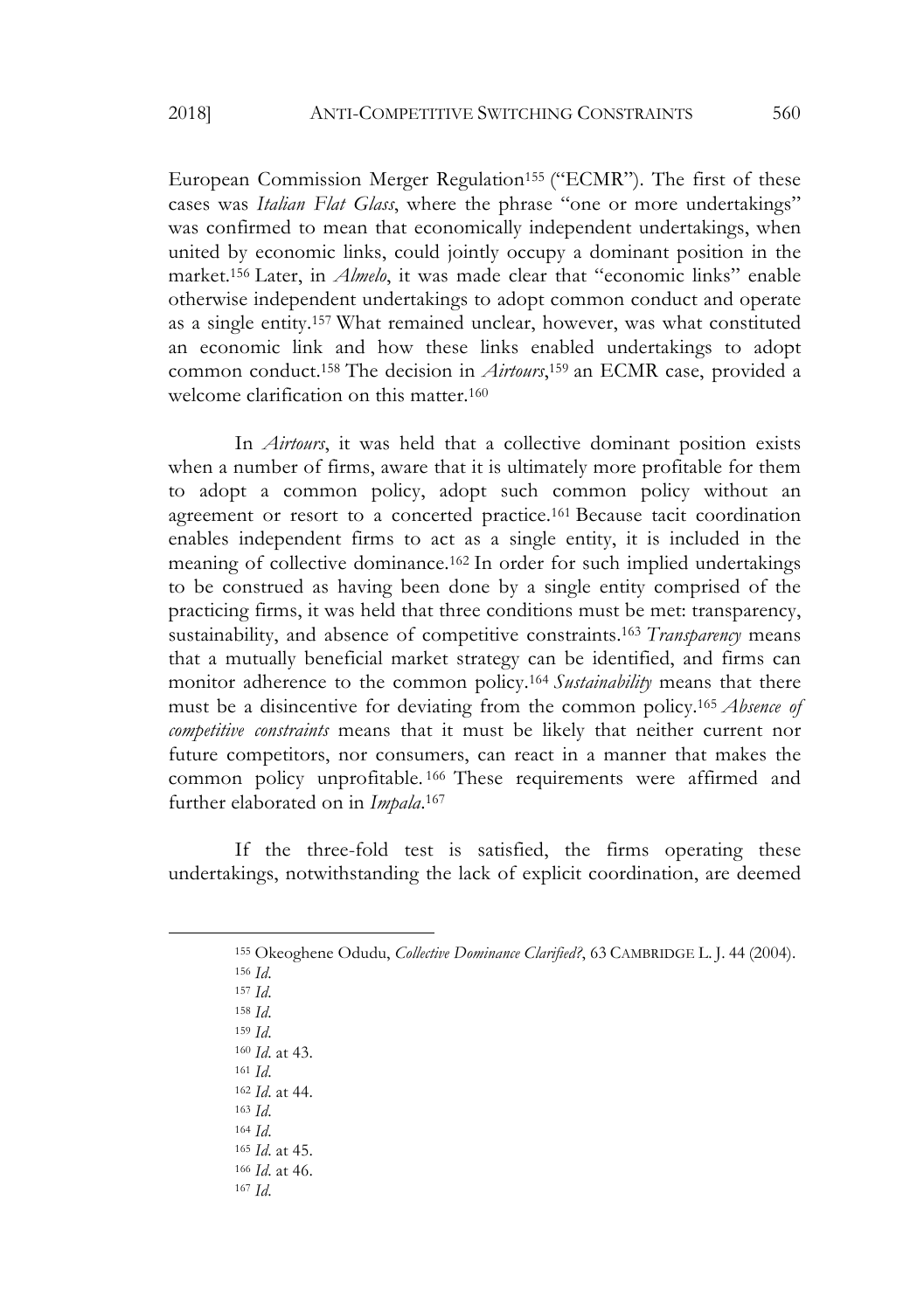able to act as a single entity.168 Consequently, if these undertakings are found to be dominant, then such can be said to be collectively dominant.169 Taking the analysis within the context of the mobile telecommunications market in the Philippines, can it be said that Globe and Smart act as a single entity? Applying the three-fold test, it is submitted that they may.

*First*, market strategies for the mobile telecommunications market are very transparent. Subscribers avail of mobile telecommunications services primarily through subscription contracts that readily provide the salient terms and conditions and form part of the carriers' market strategies. For example, the subscription contracts provide for the contract duration and the penalty for early termination. This evidences a market strategy for consumer lock-in. In fact, contract duration is explicitly advertised in their websites. Even before a subscriber avails of their services, he is already informed of the contract duration. It would not be difficult for Globe to see how Smart offers its services. *Second*, having a common market policy is sustainable. Given that there are only two major players in the market, and given that these entities are profit-oriented, deviation from the common policy by one would logically lead to retaliation by the other. Retaliation is, thus, a disincentive from deviation. *Third*, there is an absence of competitive restraints. Obviously, Globe and Smart have no other competitors that can disrupt their common policy. Neither can the subscribers react in a way that makes the common policy unprofitable because they have no other carrier to switch to.

The next question, therefore, is whether Globe and Smart, treated as a single entity, are dominant. Section 27 of the PCA provides "a rebuttable presumption of market dominant position if the market share of an entity in the relevant market is at least 50%, unless a new market share threshold is determined by the [Philippine Competition] Commission for that particular sector." Globe and Smart, treated as a single entity, virtually comprise the whole market for mobile telecommunication services. Following this, the presumptive conclusion must necessarily be that they are indeed collectively dominant.

# **C. Abuse of Dominance: Contractual Lock-in**

Lock-in periods fall under the type of switching costs called *contractual or artificial costs*. Contractual costs are categorized as *endogenous* 

<sup>168</sup> *Id*.

<sup>169</sup> *Id*.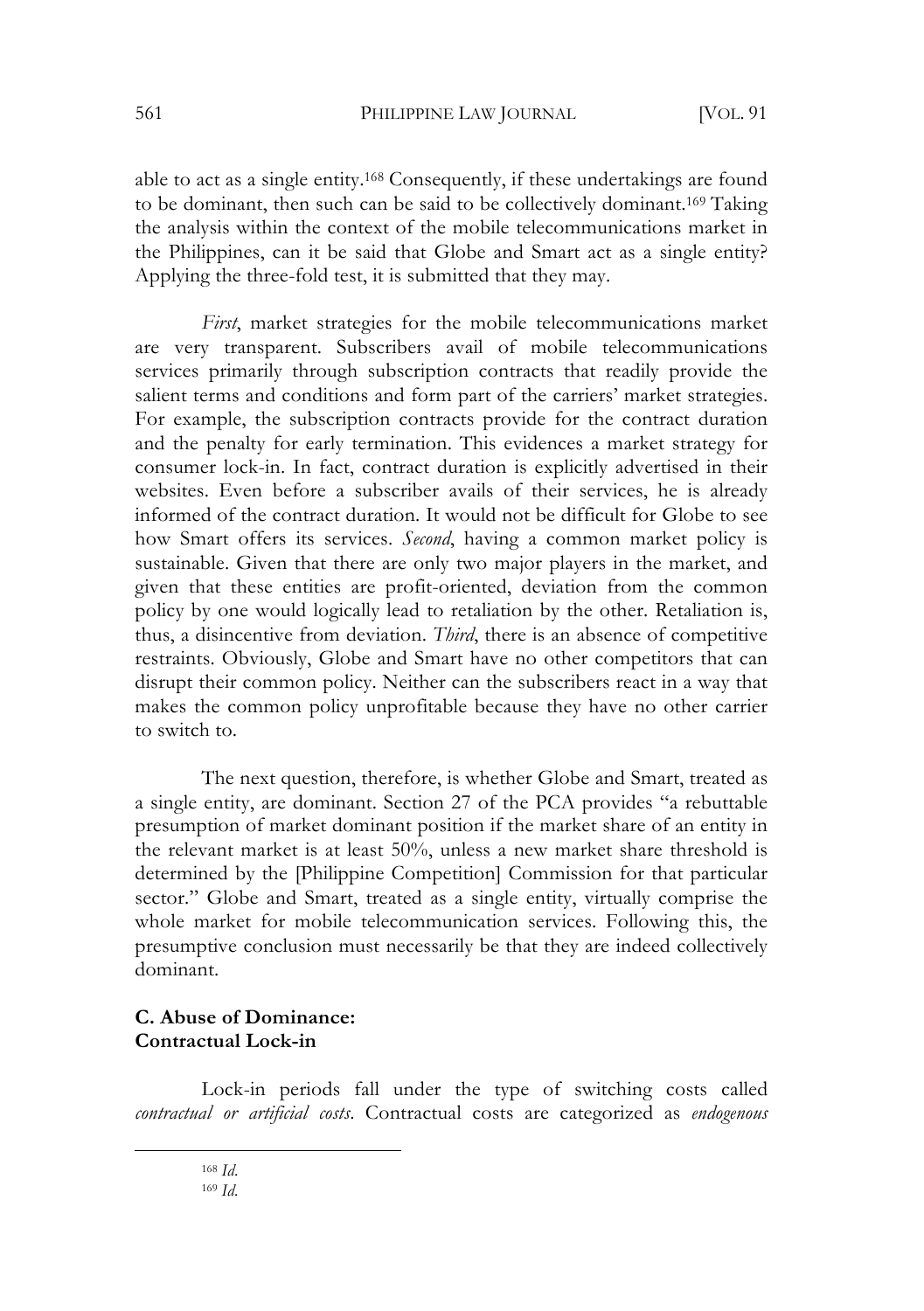switching costs as they are not directly related to the usefulness of the product or service they correspond to. In antitrust enforcement, the presence and imposition of endogenous switching costs raises a red flag since, as discussed in the case of *United States v. Microsoft Corp.*, the strategic and substantial creation or increase by a dominant firm of endogenous switching costs is considered exclusionary or abusive. It may be easy to conclude at this point that Globe and Smart's imposition of lock-in periods, an endogenous switching cost, is an abuse of their dominant position. An argument may be made, however, that this is not the case for the reason that lock-in periods, or contractual costs for this matter, are voluntarily assumed by the subscribers; they are a product of a meeting of minds. Thus, a deeper analysis to establish the abuse is required.

Edlin and Harris, in their discussion of contractual costs, explain that not all exclusive provisions in contracts that can effectively lock-in a consumer are problematic. <sup>170</sup> In certain instances, knowing and willing buyers and sellers can realize gains from trade by making such commitments to each other.171 Contractual costs only begin to be problematic when a buyer feels that he has to accept the terms from a seller because he is dependent on that seller in some way.172 Such a possibility suggests the importance of examining the competitiveness of the market in which one observes these exclusive contracts or other contract provisions that raise switching costs.173 Logically, therefore, the more competitive a market is, the more valid exclusive provisions become. In the same manner, the less competitive a market is, the less valid these provisions become. If these provisions were found to be illegal for being abusive, then the principle of autonomy of contracts would not be applicable.

The market for mobile telecommunication services in the Philippines is far from competitive. As discussed, the market is highly concentrated with Globe and Smart virtually comprising the whole of the market. Furthermore, the market is replete with other types of switching costs. *Transaction costs* are present. Switching providers is not as easy as simply halting payment of monthly dues. The subscriber has to call or go to the provider, settle remaining balances, notify friends and family of the change of number, and sometimes even buy a new phone. *Uncertainty costs* are also present. Although gathering information is easier nowadays, information acquired tends to be incomplete. The subscriber remains not

<sup>170</sup> Edlin & Harris, *supra* note 30, at 180.

<sup>171</sup> *Id*.

<sup>172</sup> *Id*.

<sup>173</sup> *Id*.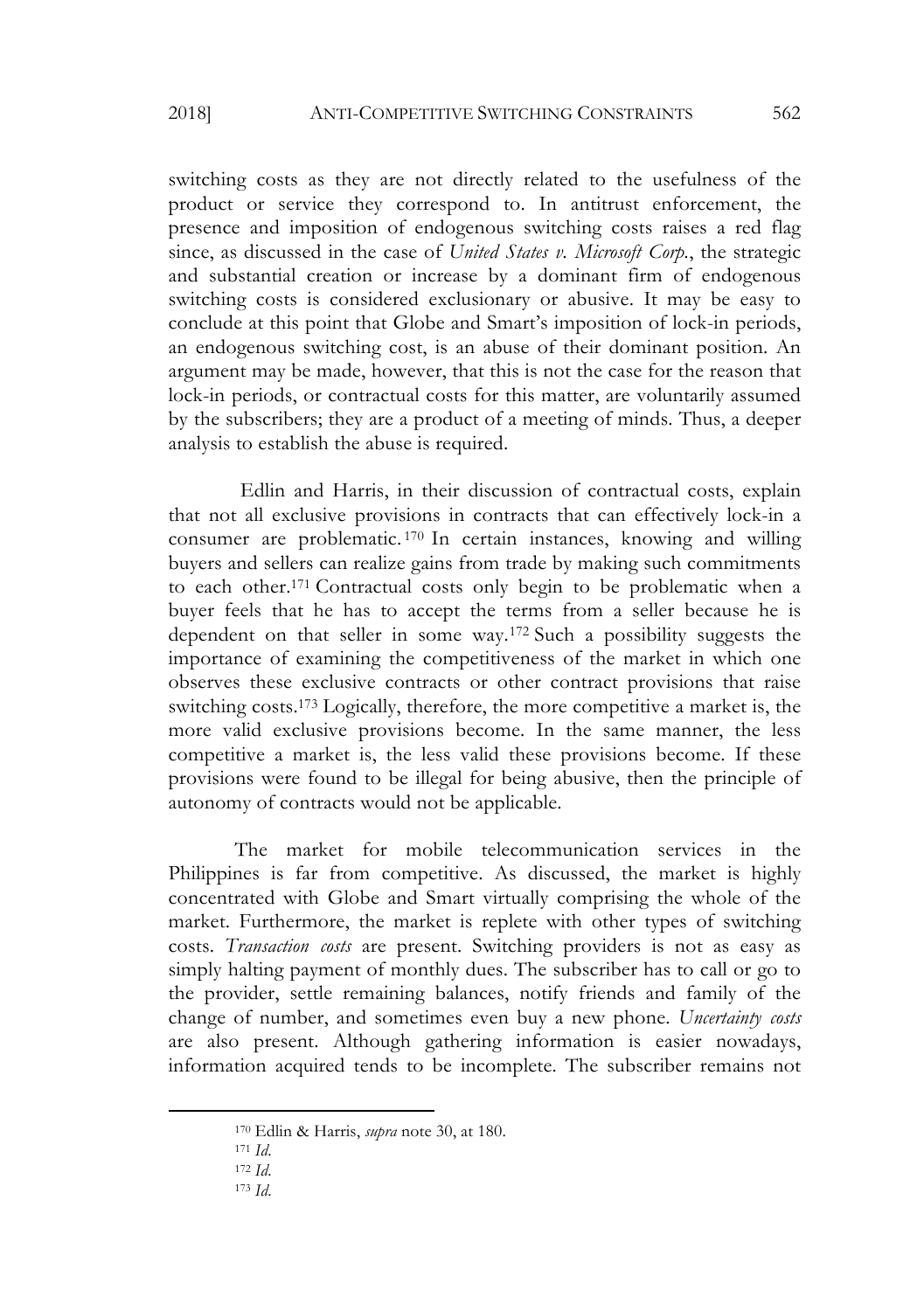entirely sure whether the cell signal in a particular area is strong, or whether a particular area is covered by LTE. *Compatibility costs* are also high. The mobile telecommunication services market is characterized by *network effects*, whereby the benefits of subscribing to a provider increase with the number of people doing the same thing. This is because cross-network calls or texts tend to be more expensive than inter-network calls or texts.

The presence of these various switching costs bolster the lack of competitiveness in the market. As discussed in Part II, the effect of switching costs, whether in a two-period model or in a multiple-period model, are less competition and higher prices. On this score, lock-in periods should be invalidated for being contrary to law considering that their imposition is "conduct that would substantially prevent, restrict or lessen competition."174

Another ground to invalidate the imposition of lock-in periods is Section 15(b) of the PCA. It provides that "[i]mposing barriers to entry or committing acts that prevent competitors from growing within the market in an anti-competitive manner," when committed by a dominant firm, is abuse of its dominant position. The only exception, which is provided for in the same provision, is when the barrier imposed or act committed is one "that develop[s] in the market as a result of or arising from a superior product or process, business acumen, or legal rights or laws." Essentially, there are three requirements to be met in order to fall under Section 15(b): *first*, there must be an imposition of barrier to entry, or a commission of an act that prevents competitors from growing within the market; *second*, the barrier was imposed or the act was committed in an anti-competitive manner; and *third*, the imposition or the act must not arise from, or be the result of, superior product or process, business acumen, or legal rights or laws. The imposition of lock-in periods satisfies all of these requirements.

In *United States v. Microsoft Corp*., as well as in *European Commission v. Microsoft Corp.*, barriers to entry were in the form of compatibility costs. Particularly, the former case involved the numerous applications written to run on Windows, while the latter case involved Microsoft's refusal to provide interoperability information. The lesson to be learned from these cases is that barriers to entry, which may be in the form of switching costs, are anticompetitive when competitors are prevented from growing *despite* offering more utility in terms of function or price. How lock-in periods imposed by Globe and Smart could prevent a new entrant from growing despite offering better utility is not difficult to imagine. With a substantial

<sup>174</sup> PCA, § 15.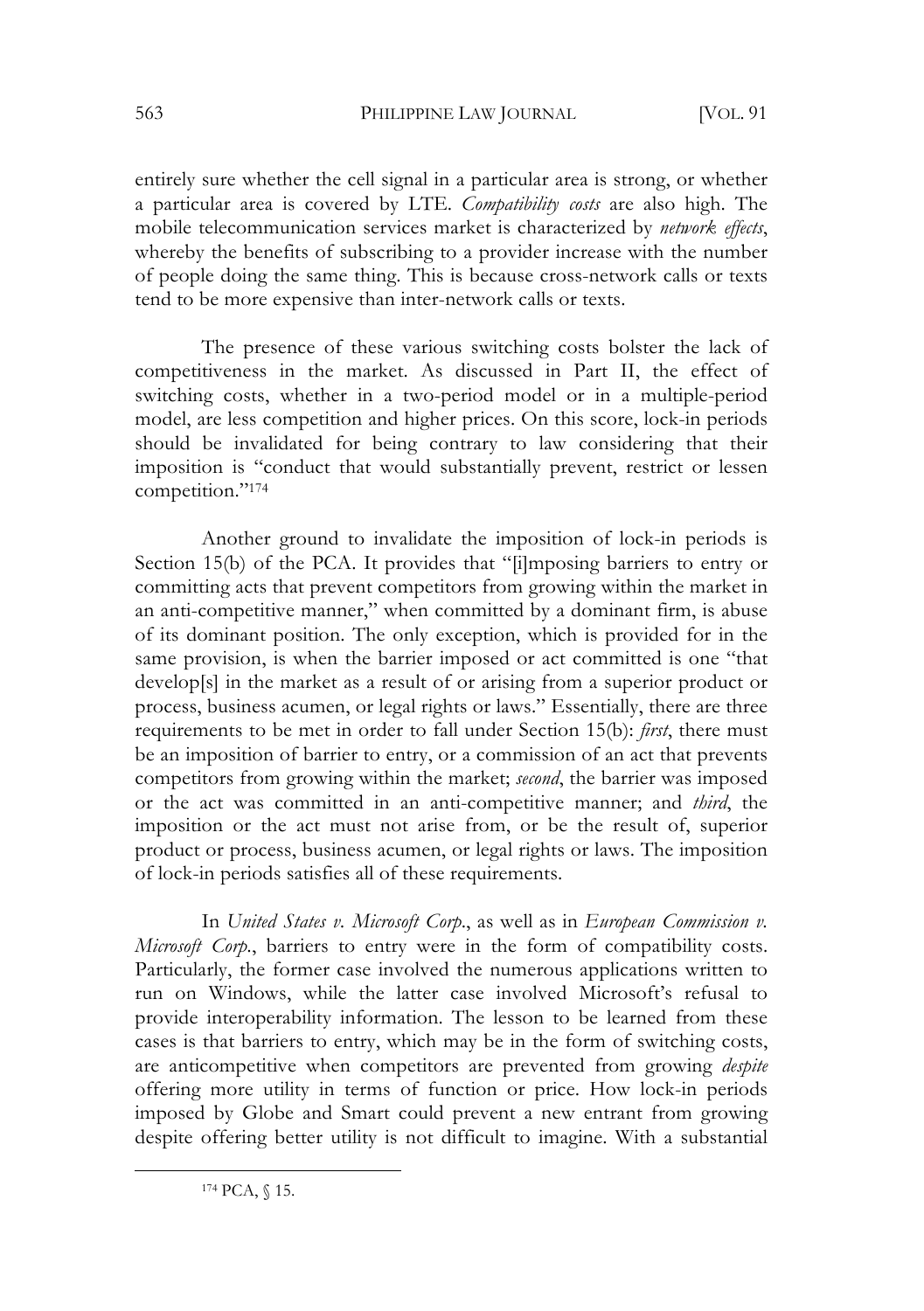portion of the market locked-in to either Globe or Smart, a new entrant, even if it offers better service, would have nobody else to serve, except those whose contracts are about to expire, or those who have yet to avail of any postpaid service. Lock-in periods are also far from being the result of a "superior product or process, business acumen, or legal rights or laws." They arise from contracts; they are artificial. The mobile telecommunication services industry is already dotted with other barriers to entry, such as high capital expenditures, such that the imposition of another barrier, artificial at its core, by a dominant entity, is plain abuse.

### **D. Abuse of Dominance: Mobile Number (Un)portability**

The effect of MNP, by allowing consumers to retain their number, is to lower switching costs,175 particularly compatibility costs and transaction costs. In refusing to allow consumers to retain their mobile numbers, Globe and Smart are, in effect, building an artificial barrier to entry by maintaining avoidable switching costs. This refusal is not so dissimilar to Microsoft's refusal to provide interoperability information in *European Commission v. Microsoft Corp.*, which was found to be abusive. Under Article 15(b) of the PCA, this refusal is tantamount to an illegal imposition of a barrier. In a highly-concentrated market, the fact that the barrier to entry is artificial is a circumstance from which its anti-competitive nature may be inferred.176 Since the barrier to entry created by Globe and Smart's refusal to allow MNP is artificial, its imposition is anti-competitive. All three elements for the violation of Article 15(b) are, thus, satisfied.

In many countries, MNP has either already been implemented or is at least under consideration. Commendably, the Philippine Senate approved, on February 20, 2018, Senate Bill No. 1636, or the proposed "Lifetime Cellphone Number Act." <sup>177</sup> Under this bill, public telecommunications entities in the Philippines are required to provide consumers with mobile number portability, allowing them to transfer from one network provider to another free of charge.178 Whether it will ripen into law is anyone's guess.

<sup>175</sup> *Id*.

<sup>176</sup> *See* Timothy Bresnahan & Peter Reiss, *Entry and Competition in Concentrated Markets*, 99 J. POLITICAL ECONOMY 977, 977-1009 (1991), studying the effects of entry in concentrated markets and concluding that competitive conduct changes quickly as the number of incumbents increases.

<sup>177</sup> Chad de Guzman, *Senate OKs Bill of Lifetime Cellphone Numbers*, CNN PHILS., Feb. 20, 2018, *available at* http://cnnphilippines.com/news/2018/02/20/senate-lifetimecellphone-numbers.html.